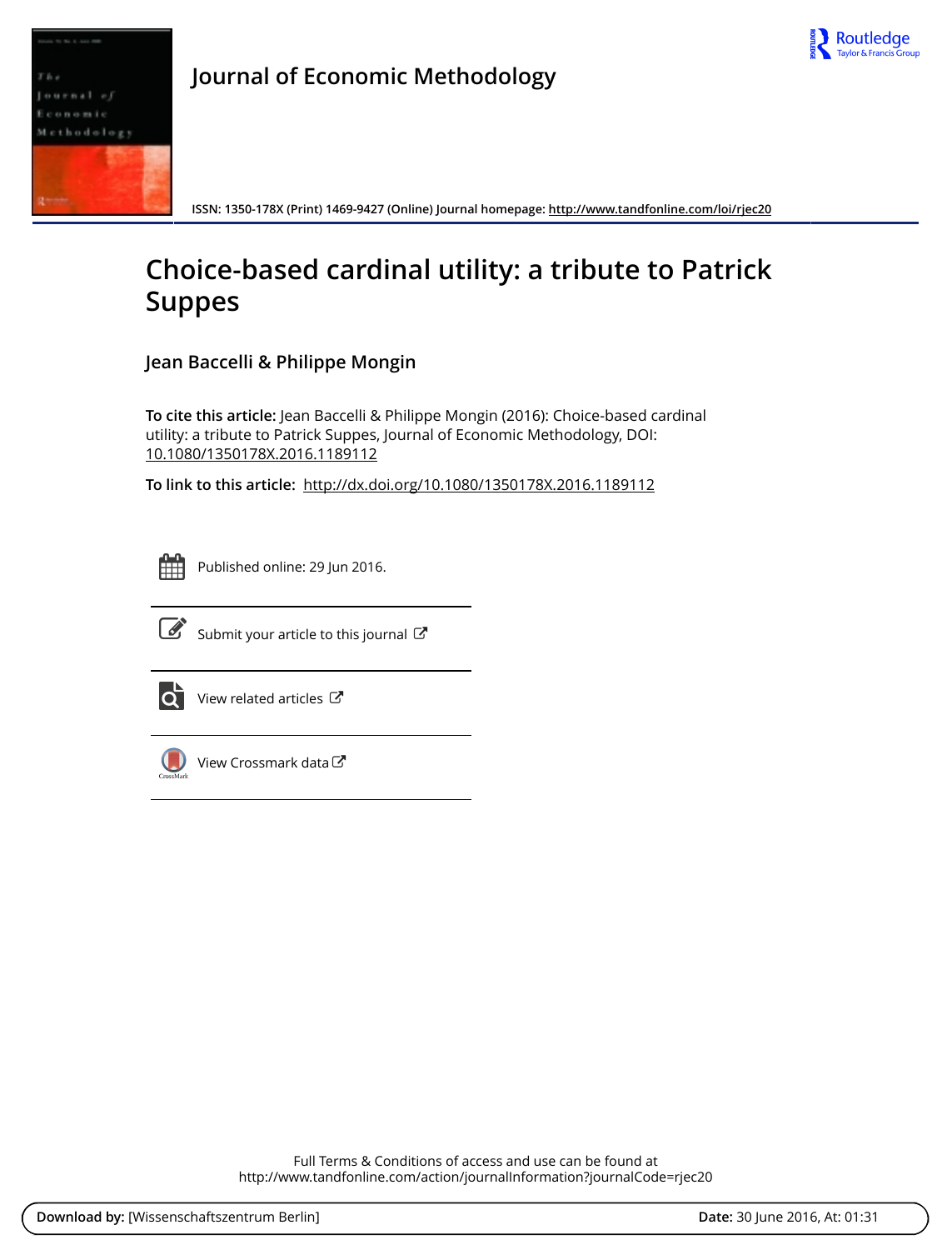

## <span id="page-1-0"></span>Choice-based cardinal utility: a tribute to Patrick Suppes

Jean Baccelli<sup>a</sup> and Philippe Mongin<sup>b\*</sup>

<sup>a</sup>Département d'économie, Université de Cergy-Pontoise, cergy-pontoise, France; <sup>b</sup>GREGHEC, CNRS & HEC Paris, Paris, France

(Received 19 August 2015; accepted 6 January 2016)

We reexamine some of the classic problems connected with the use of cardinal utility functions in decision theory, and discuss Patrick Suppes' contributions to this field in light of a reinterpretation we propose for these problems. We analytically decompose the doctrine of ordinalism, which only accepts ordinal utility functions, and distinguish between several doctrines of cardinalism, depending on what components of ordinalism they specifically reject. We identify Suppes' doctrine with the major deviation from ordinalism that conceives of utility functions as representing preference differences, while being nonetheless empirically related to choices. We highlight the originality, promises and limits of this choice-based cardinalism.

Keywords: ordinal utility; cardinal utility; preference differences; representation theorems; Suppes; ordinalism; cardinalism

JEL Classification: B210; B310; CO20; D010

#### 1. Introduction

This paper investigates the connection of choice data with cardinal utility functions. By the standards of today's microeconomics, the latter cannot rightfully represent the former. From the ordinal revolution of the first half of the twentieth century onwards, and despite the turn taken later by von Neumann and Morgenstern, neoclassical economists have been reluctant to allow into cardinal utility in economic theory. This reluctance is inseparable from the view, which spread out among them concurrently, that choices are the overarching kind of data to be considered. As microeconomics textbooks put it, 'cardinal utility [functions are not] needed to describe choice behavior' (Varian, [2005,](#page-21-0) p. 58), and if they nonetheless sometimes occur, they are 'simply convenient choices for a utility representation' (Mas-Colell, Whinston, & Green, [1995](#page-20-0), p. 50). A pivotal claim, which is generally left implicit, underlies these familiar statements: if choices are taken to constitute the empirical basis of economics, then cardinal utility loses its principled justifications. Had today's neoclassical economists not adhered to this claim, they would have felt free to rely mainly or exclusively on choice data, and nonetheless leave more scope to cardinal utility than just what convenience reasons permit. However, by the current views, this sounds like an impossible theoretical combination.

A homage to Patrick Suppes provides a good occasion to examine the claim we have singled out.<sup>[1](#page-18-0)</sup> In the post-war years, Suppes contributed to giving the nascent discipline of decision theory its operating standards, a collective undertaking in which many other prominent scholars were involved, were they among his close collaborators, like

<sup>\*</sup>Email: [mongin@greg-hec.com](mailto:mongin@greg-hec.com)

<sup>© 2016</sup> Informa UK Limited, trading as Taylor & Francis Group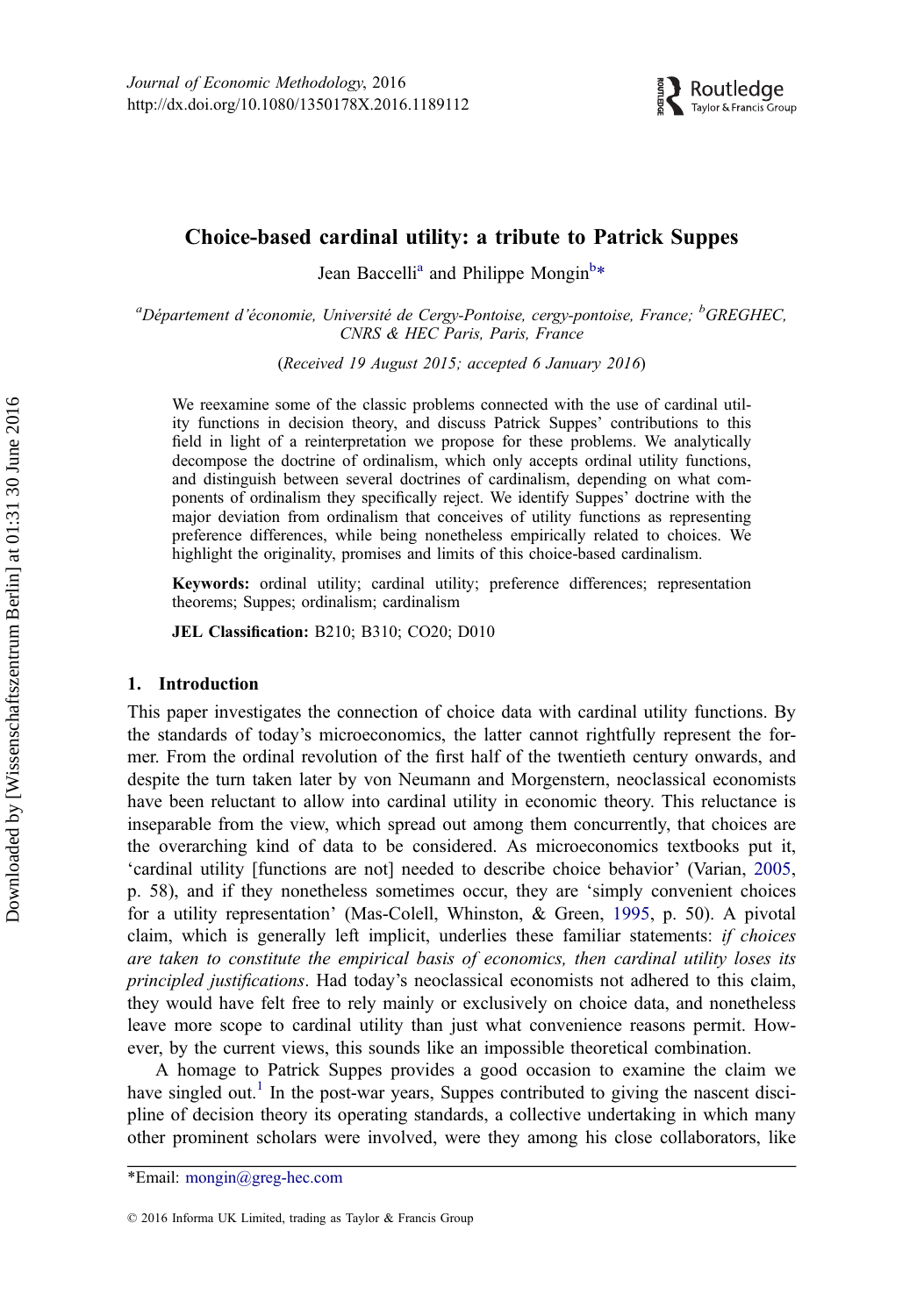<span id="page-2-0"></span>Luce, or more loosely connected with him, like Marschak, Savage and other followers of von Neumann and Morgenstern. All these writers assigned to decision theory the task of proving representation theorems, i.e. theorems clarifying the equivalences holding between relational statements, typically interpreted as preference statements, and numerical statements, typically interpreted as utility statements, and all of them identified this proving task with an application of the axiomatic method as could be encoun-tered elsewhere in logic, mathematics and science.<sup>[2](#page-18-0)</sup> In this brilliant group of contributors, Suppes can be noted for two significant features. For one thing, he was generally concerned with the problem of measuring quantities, and as such conceived of the axiomatic exercise as a way to establish specific forms of measurement. In his quest for the most precise forms, he was led to emphasize cardinal representations as a suitable objective for his theorems. For another thing, being an empiricist philosopher and scientist, he took choices to be the privileged, if not unique, source of data the axiomatic exercise should pay attention to. In effect, without saying so much, Suppes was running against the ordinalist tide of neoclassical economics. We offer this not as a historical statement, but as a reinterpretation of his work, since he was neither initially trained nor primarily interested in economics as such (see his enlightening 1979 'Self-Profile', from which economics is almost absent).

In the first part of the paper, we give more flesh to the ordinalist tenets sketched at the beginning of this introduction; once again, we propose a conceptual reconstruction, and leave for others the full history of the matter. What we mean is to set a clear negative benchmark against which fruitful connections between choice and cardinal utility can be discussed. In the second part, we single out some of Suppes' contributions to the theory of cardinal representations, pertaining, respectively, to (i) choice under uncertainty, (ii) stochastic choice and (iii) choice under certainty. The third part elaborates on the conflict between these contributions and the ordinalist tenets of the first part. We highlight Suppes' suggestions on (iii), which in our view contains valuable advances. Extracting a general take-away message from his work, we end up cautiously defending the possibility of choice-based cardinal utility representations.

#### 2. Ordinalism and its dissenters

Any discussion of the ordinalist tenets should begin with the celebrated discovery made by neoclassical writers at the dawn of the twentieth century. To recover the essentials of demand theory, it proved unnecessary to endow the individual consumer with a 'numerical' or 'measurable' utility function over the set of commodity baskets. A utility function that merely indicates the consumer's preference ordering over these baskets proves sufficient to deliver what can be salvaged from the old law of demand and related propositions. Before this major discovery, neoclassicals had developed demand theory from the law of decreasing marginal utilities or other assumptions that can be stated only if the utility function makes definite numerical sense. The standard account singles out Pareto ([1909\)](#page-21-0) for replacing this thick apparatus by a thinner one, and his followers like Slutsky [\(1915](#page-21-0)), Hicks and Allen ([1934\)](#page-20-0) and Hicks ([1939\)](#page-20-0) for bringing this replacement programme to completion. In this revised form of neoclassicism, utility functions would have to be *ordinal*, in the sense of being *unique up to any increasing transformation*. Henceforth, when we write that a utility function is 'ordinal', we refer to this definition. It appears to have stabilized before than the definition of a cardinal utility function did. Even relatively late in the twentieth century, neoclassical writers often adopted different words and different ideas to capture the more-than-ordinal features of a utility function.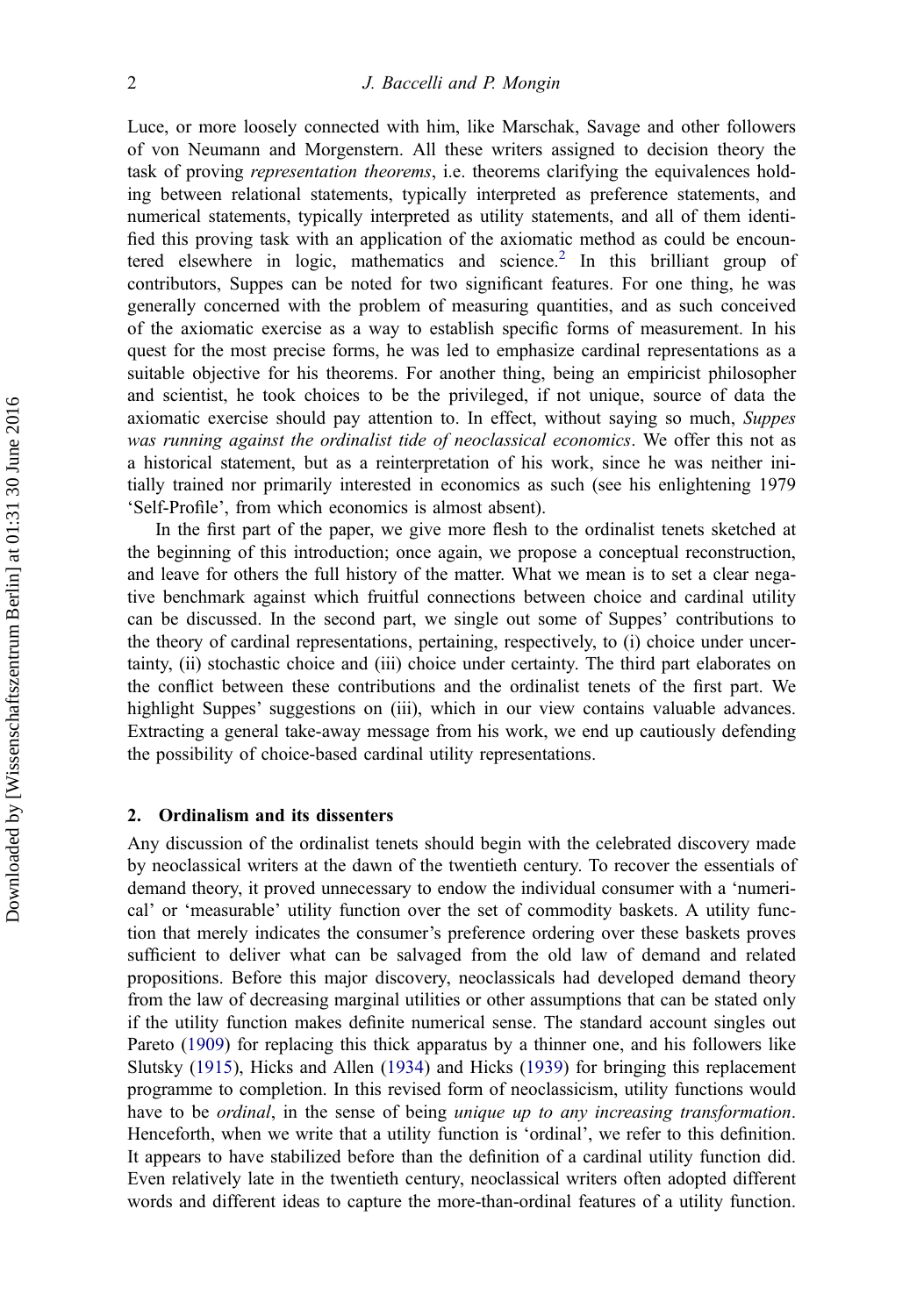<span id="page-3-0"></span>They said not only 'cardinal', but also 'numerical', 'measurable' and 'quantitative', being quite vague – and no doubt disagreeing between themselves – on the kind of mathematical uniqueness they had in view for the utility function.<sup>[3](#page-18-0)</sup>

As Hicks ([1939,](#page-20-0) p. 18) writes,

we have now to inquire whether a full theory of consumer's demand (…) cannot be built up from the assumption of a *scale of preference*. In constructing such a theory it will be necessary every time to reject any concept which is at all dependent on quantitative utility, so that it cannot be derived from the indifference map alone.

Beside testifying to the vagueness of ideas concerning 'quantitative utility', this comment is instructive in the following way: while Hicks means his explication to restrict the utility concept, it also turns out to restrict the preference concept. Preference is taken here to be a mere disposition to *rank* the objects of interest (or to classify them as being indifferent, which we include in our notion of a ranking). As Hicks goes on, 'we start off from the indifference map alone; nothing more can be allowed'. Among other things, this implies that unlike in some earlier approaches, there will be no room in the new theory for comparisons of the type 'i prefers more intensely hot chocolate to coffee, than he prefers tea to herbal tea'. Such comparisons are undefined because they do something else than ranking options. Samuelson's Foundations ([1947\)](#page-21-0) exemplifies the glide, which we emphasize here, from the claim that utility is exclusively ordi-nal to the claim that preference also is.<sup>[4](#page-18-0)</sup> The Paretians never made this claim explicitly, so it remains unclear whether they would have defended it as a semantic truth about the word 'preference', or as a technical restriction, which would be imposed for theoretical or other strategic purposes.

In whichever interpretation one takes, this slimmering of the preference concept was linked to a novel emphasis on choices as the appropriate basis for demand theory. In the Manual, Pareto himself had promoted his ordinal utility analysis by arguing not only that it was logically sufficient for demand theory, but also that it made this theory more empirical, hence  $-$  in his positivistic conception  $-$  more scientific. Allegedly, this upgrading of the theory followed because the consumers' choices were the new primitives (see, e.g. [1909](#page-21-0), III, 36bis). To reconcile Pareto's claim on choices with the one made later by Hicks, to the effect that *preferences* are the primitives, one must assume that the psychological data of preferences can be expressed sufficiently well by the external facts of choice. One way or another, this further reductive assumption underlay all the Paretians' work even before Samuelson, starting with his [1938](#page-21-0) paper, gave it the famous twist of 'revealed preference'. Without elaborating here on individual positions, we wish to emphasize that all Paretians supposed a close affinity between preferences and choices, and this could only reinforce their slim conception of preferences. Indeed, to choose among options is to select some and leave others aside; from barely observing this activity, it seems easy to infer a preference understood as a ranking of options, and impossible to infer anything like a preference intensity.

Our detour by demand theory can be excused by the historical fact that it defined a benchmark for the analysis of economic decision-making in general. This benchmark is what we are interested in here. We call it *ordinalism* and summarize it by three reductive tenets: (1) utility functions are merely a formal representation of preferences, (2) preferences are merely a disposition to order the possible options, (3) choices merely inform the observer on how preferences order options. We take (2) as denying that a subject compares preference differences in the same structured way as he does preference levels – in other words, as denying that the relation 'I prefer more  $w$  to  $x$  than I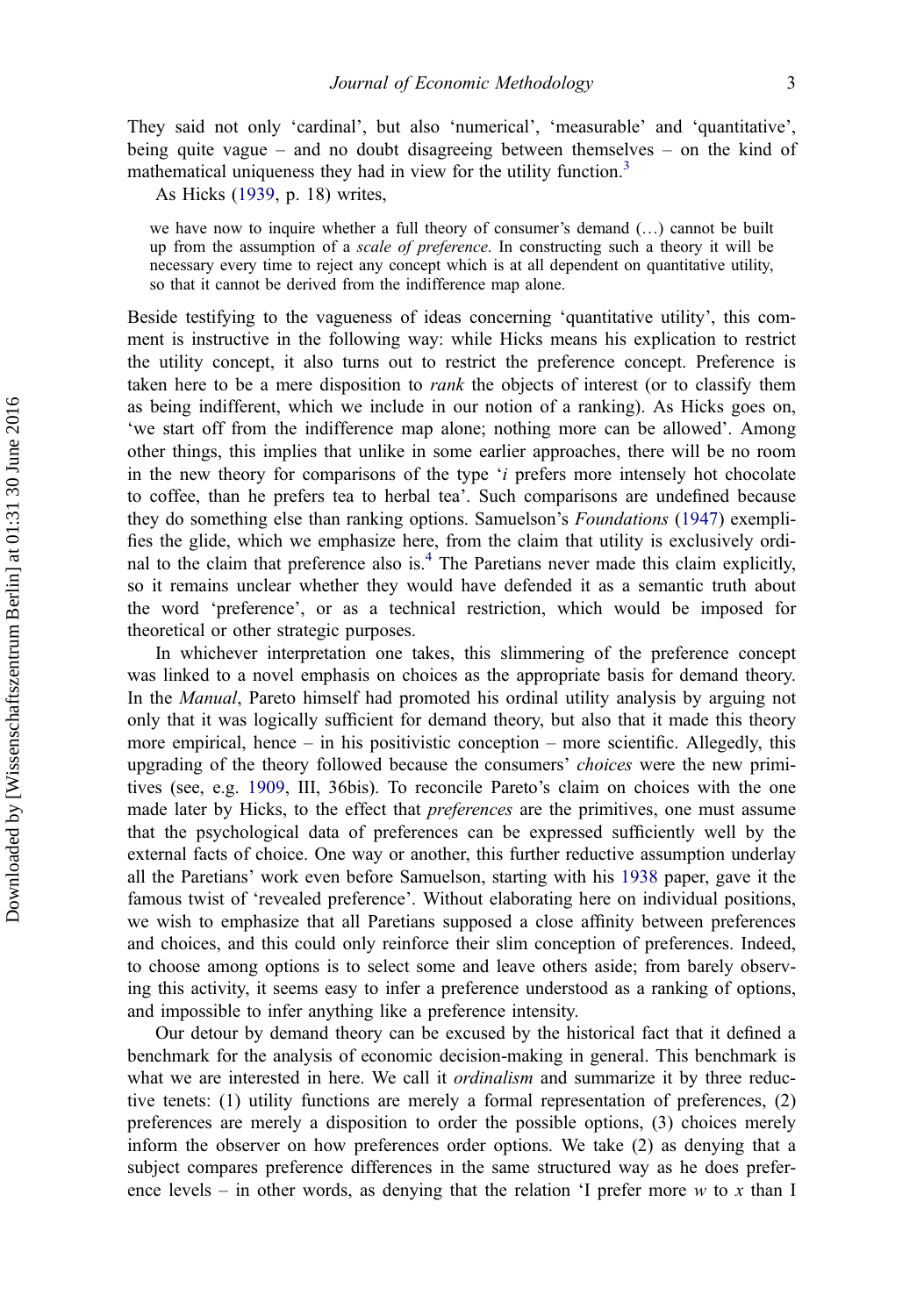<span id="page-4-0"></span>do y to z' defines an ordering. If (2) holds, (3) automatically does, but if (2) does not hold,  $(3)$  may or may not hold. That is, if preferences have more than the ordering-ofoptions property, it may or may not be the case that choices inform the observer on this extra content. The possibility of either accepting or rejecting (3) when one rejects (2) is essential to our reconstruction.

It follows from (1) and (2) together that utility functions can only be ordinal. A more traditional account of ordinalist ideas would have extracted this last claim and commented on it as follows: utility functions can only be ordinal because they merely represent preferences. We object to this account on the ground that it takes for granted the ordinalist conception of preferences as being mere rankings, and thus gives the false impression that the ordinal property of utility functions directly follows from their representational property. This virtually reduces ordinalism to claim (1) as if there were nothing more to ordinalism. By making the conception of preferences the object of a separate commitment, we make it clear that two separate claims underlie the uniqueness property of utility functions. Thus, our framework allows for the logical possibility that a utility function be merely representational and nonetheless represent preference  $differences$ , satisfying (1) but violating (2), and this will indeed be the conception we attribute to Suppes. A different objection to the more standard accounts, we think that ordinalism should be discussed not only in terms of the preference but also in terms of the choice concept, although one must be careful here not to confuse ordinalism with the revealed preference methodology (the latter being only a particular development of the former).

The present account can be compared with Mongin and d'Aspremont's briefer comments (Mongin & d'Aspremont, [1998,](#page-20-0) pp. 385–386), which emphasize (2) as a separate claim, and the addition made by Bruni and Guala ([2001,](#page-20-0) p. 24). The last authors rightly emphasize that ordinalists limited the role of psychological assumptions in economics. This feature actually derives from the present list as follows: claim (1) excludes that utility has a psychological basis in the psychological feeling of subjective satisfaction (as in most classical and early neoclassical views), claim (2) excludes part of the psychological content one may associate with the concept of preference and claim (3) min-imizes the psychological content of choice information.<sup>[5](#page-18-0)</sup>

To further illustrate the logical content of the three tenets, and also to prepare the upcoming comparison with Suppes, we consider a historical departure from (2) that predated his work and to some extent influenced it. In an allusive passage of the Manual [\(1909](#page-21-0), IV, §32), Pareto had claimed that, when faced with four commodity baskets w, x, y, z, the consumer can know whether he is more satisfied passing from x to  $w$ , or passing from z to y. This is a striking early occurrence of the claim that comparisons can be made not only between levels of satisfaction but also between differences in these levels. However, as could be expected from the founder of ordinalism, Pareto had considered such comparisons only to exclude them; for him, they lacked sufficient 'precision' to be subjected to a scientific inquiry. But Lange [\(1934](#page-20-0)) spotted the curious passage and tried to develop it in a positive direction. He claimed that a subject comparing Paretian 'transitions' could be endowed with a 'cardinal' utility function. Lange's sketch of proof was unsound, as others – prominently the mathematician Alt [\(1936](#page-19-0)–1971) – were soon to demonstrate. But he had launched a line of research that implicitly rejected the ordinalist claim (2). Lange's analysis unfolded at the level of utility representations alone, and thus remained equivocal, but Alt made a step towards the rejection of (2) by introducing a *quaternary ordering* on the options, i.e. an ordering that compares *pairs* of options  $(w, x)$  and  $(y, z)$ . Putting axioms on this new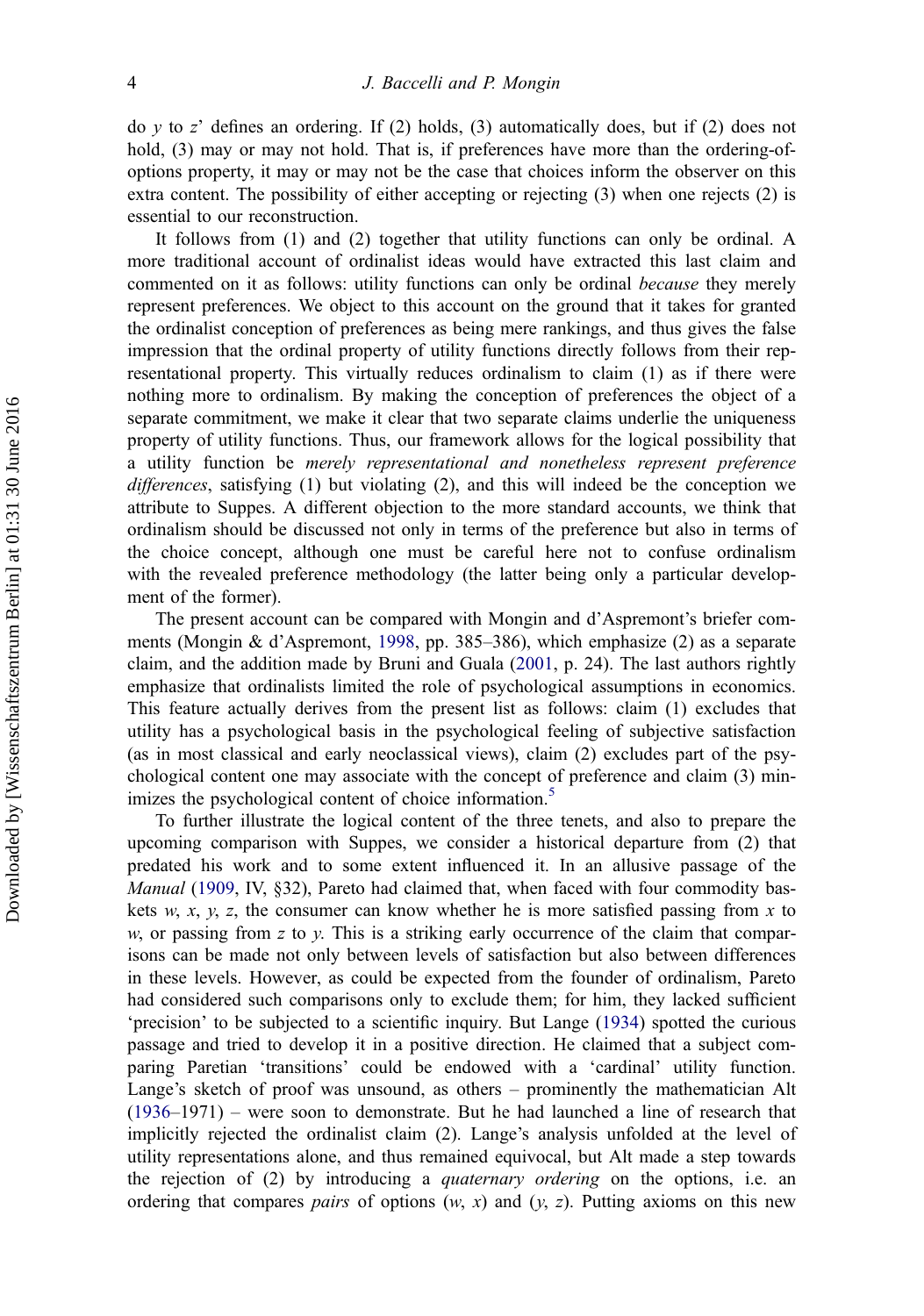<span id="page-5-0"></span>primitive term, he obtained a utility function on the options with a relevant uniqueness property, thus proving one of the first representation theorems ever, and more specifically opening the way to Suppes' work along the same line. To the extent that Alt's ordering can be interpreted as a preference ordering, he can be said to have opposed (2) and thus shaken ordinalism at the peak of its theoretical success.

Without mentioning Pareto's passage, and probably without being aware of it, Frisch [\(1926](#page-20-0), [1932](#page-20-0)) had already formalized comparisons of 'displacements' in the commodity space by a quaternary relation. However, this is a formalization without a proper axiomatization, and in point of fact, only a brief detour in two pieces that are primarily concerned with the empirical measurement of marginal utility. We mention Frisch nonetheless because Suppes refers to Frisch, though not to Alt, whose more sig-nificant contribution became recognized only belatedly.<sup>[6](#page-18-0)</sup>

The programme initiated by Lange leaves two ordinalist tenets in place. Consistently with (1), it takes utility to have no meaning per se, but only to serve as a representation device, and consistently with (3), it limits choices to providing basic ranking information. This last point calls for more detail. Lange and followers tended to take introspection to be the single source of the quaternary comparisons, and we interpret this restrictive position as being dictated by continuing adherence to (3). A comment that Allen published on Lange's work makes this connection of ideas entirely explicit:

It has been suggested that a second basic assumption can be added to the one already made [on the existence of a preference ranking of alternatives]. This assumption refers to changes in the 'intensity' of the preferences expressed by the individual. It implies, in short, that the individual can distinguish increments of preference and that he can order these increments in the same way as the preferences themselves. Here we are dealing with something quite new. The assumption cannot be expressed in terms of the individual's acts of choice; it can only be supported by introspection into one's own experience or by questioning others about their experiences. (Allen, [1935,](#page-19-0) p. 155, our emphasis)

Notice that Allen's lines also testify to the fact that Lange's readers thought of quaternary comparisons as being preference comparisons. Once a classic, Allen's [\(1956](#page-19-0), pp. 669–676) text on mathematical economics discusses 'ordinal' versus 'measurable' utility along the same lines as his briefer comment on Lange.

A different argument on ordinalism became available when von Neumann and Morgenstern [\(1947](#page-21-0), Appendix), and more clearly their followers, connected the timehonoured expected utility (EU) formula with a preference ordering over lotteries. This collective work, which Suppes witnessed when it was still in progress, converged to the classic theorem stating that, given relevant axiomatic conditions, the ordering has a representation in terms of this EU formula. The uniqueness clause of the theorem seemed to endow the utility function in this formula with a numerical ('measurable') property, and this raised puzzlement among post-war economists, who, by then, had been heavily exposed to ordinalist ideas. An intricate and profuse discussion resulted among them. Some claimed that von Neumann and Morgenstern (VNM) had rehabilitated the 'cardinal utility' of the classical and early neoclassicals, others, that this was not the case but they had nonetheless obtained a 'cardinal utility' function of their own, and still others, that neither was the case and that their EU representation was in fact ordinal. Although this would contextualize Suppes' work more fully, it goes beyond the scope of this paper to review the post-war debate on 'the cardinal utility which is ordinal', to use Baumol's ([1958](#page-19-0)) striking words, and we refer the reader to the existing historical work in Fishburn [\(1989](#page-20-0)) and Moscati ([2013a](#page-20-0), [2016a](#page-21-0)). But we will briefly indicate the two key technical factors of this debate, which, respectively,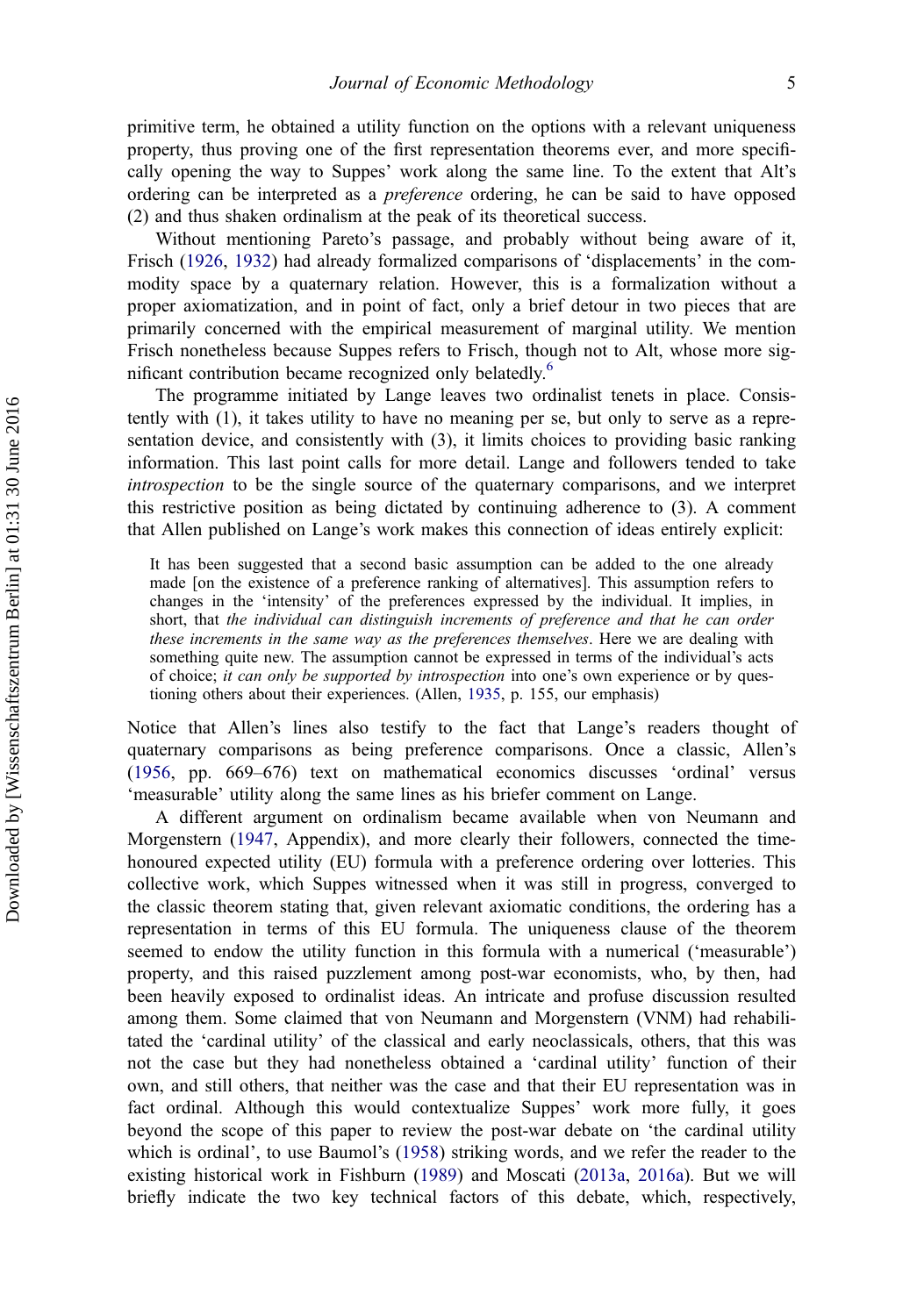<span id="page-6-0"></span>concern the uniqueness property of the VNM utility function and its ability to induce a measurement of preference differences.

Let us then take a closer look at the VNM representation theorem. Its conclusion actually decomposes into an existence and a uniqueness part. According to the former, there exists a utility function  $u$  on the final outcomes  $X$  such that the preference ordering of two lotteries  $P$  and  $Q$  coincides with the comparison made between the expected utility values  $E_{\rho}u$  and  $E_{\rho}u$  of these two lotteries. Formally, if one denotes by R the primitive weak preference ordering:

#### *PRQ* if and only if  $E_P u > E_Q u$ .

According to the latter, uniqueness part, the function  $u$  is unique up to a positive affine transformation (PAT)<sup>[7](#page-18-0)</sup> in this representation. Formally, if  $u'$  is another utility function on X, the following equivalence holds:

# *PRQ* if and only if  $E_P u' \ge E_Q u'$

if and only if  $u'$  is a PAT of u.

A simple argument shows that the italicized clause in this representation cannot be removed. Since the VNM axiomatization assumes no more than a preference ordering on lotteries, it follows that the  $E_{\rho}$ u representation is in fact ordinal, i.e. unique up to any increasing transformation  $\varphi$ . For instance,  $(E_Pu)^2$  or  $exp(E_Pu)$  are as admissible<br>representations of the preferences over lotteries as is  $F_H$ . This observation readily representations of the preferences over lotteries as is  $E_{\rho}u$ . This observation readily entails that there is no way of reinforcing the uniqueness conclusion for  $u$ . For suppose that u were unique to PAT unrestrictedly; then the representation  $E_{\rho}u$  would be unique up to PAT, and not up to any increasing transformation as was just said.

This discussion suggests introducing two notions of a cardinal utility function for the remainder of the paper. Let us say that a utility function on some set of options is absolutely cardinal if it is unique up to PAT, and that it is relatively cardinal if it is unique up to PAT for a given format of representation, such as the EU format here. We will see that this contrast applies broadly. As far as VNM theory is concerned, a good deal of the post-war debate can be explained by the fact that many protagonists missed the contrast entirely. Those who claimed that VNM had rehabilitated the 'cardinal utility' of the classical and early neoclassicals were off the mark, since they ignored the new feature of VNM utility being obtained by a representation theorem, but even those who claimed that VNM had obtained a 'cardinal utility' function of their own were not always correct, since some wrongly believed that the  $u$  of the representation theorem was *absolutely* cardinal. And those who claimed that this u was ordinal missed the important point that a *relatively* cardinal utility obeys a stronger uniqueness restriction than an arbitrary ordinal utility function.

The other key factor of the controversy has to do with the following argument, which was often discussed in the controversy (see a classic occurrence in Luce & Raiffa, [1957](#page-20-0), pp. 31–34). Once the EU representation is obtained from the existence conclusion of the VNM theorem, a utility difference formalism becomes readily available. Take two equiprobable lotteries between  $w$  and  $x$ , and between  $y$  and  $z$ , respectively, and suppose that the preference ordering puts the first strictly above the second. Then,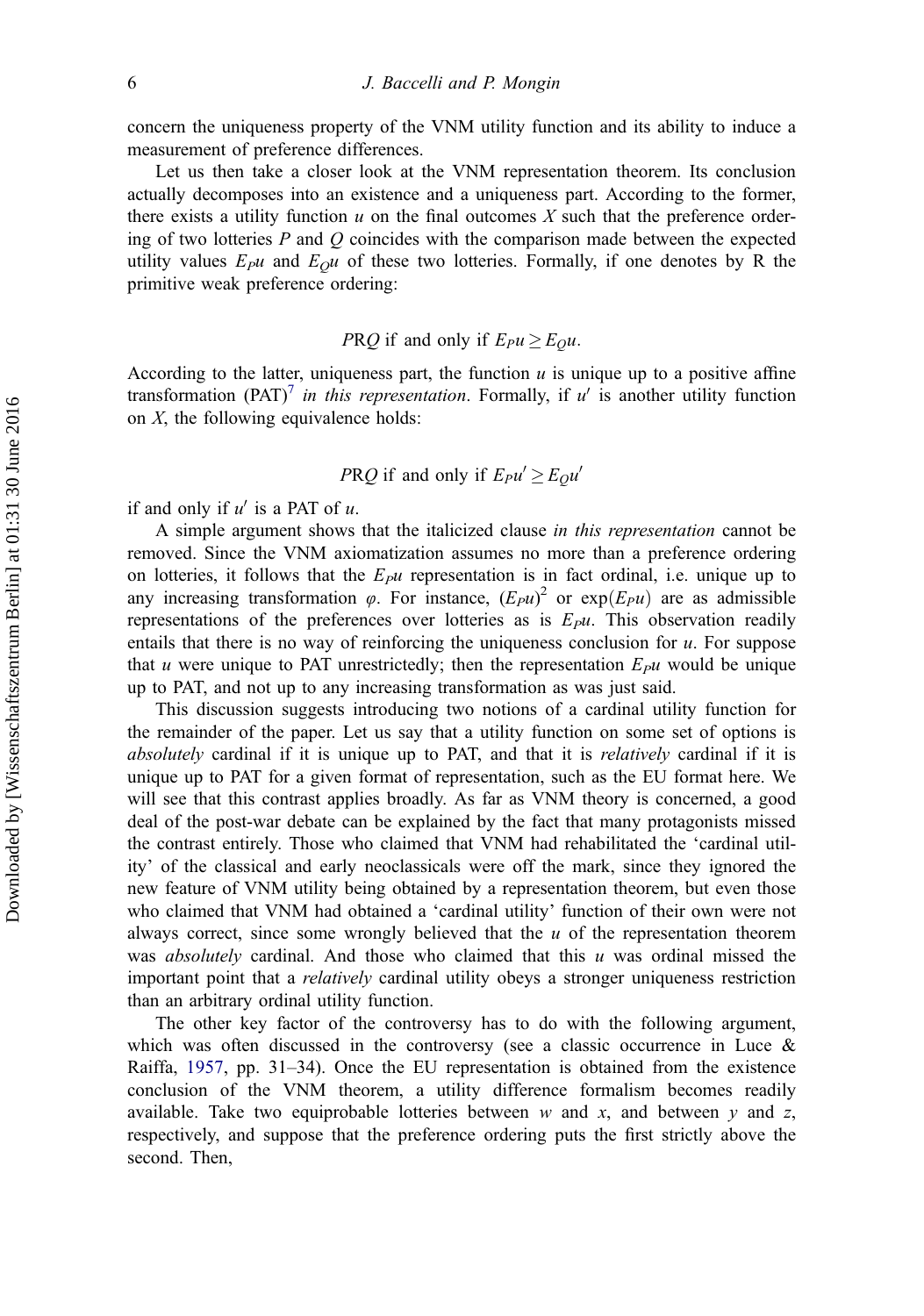$$
\frac{1}{2}u(w) + \frac{1}{2}u(z) > \frac{1}{2}u(y) + \frac{1}{2}u(x),
$$

<span id="page-7-0"></span>which is trivially equivalent to:

$$
u(w) - u(x) > u(y) - u(z).
$$

Many participants to the debate took the comparisons of *utility* differences thus obtained to represent corresponding preference differences; in the particular instance, they would have concluded that the subject prefers  $w$  to  $x$  more than he prefers  $y$  to  $z$ . This understanding of VNM utility differences points towards the alternative definition of a cardinal utility function as being one that can represent not only preference levels, but also preference differences, and this alternative definition was indeed present in the debate, while being unclearly related to the formal definitions of the previous paragraph. This compounded the confusion already created by the poor understanding of the formal definitions. We refrain from saying more on VNM utility differences at the present stage, since this issue will come out again when we discuss Suppes in Section [4](#page-12-0).

As a summary on the VNM theorem, we compare it with the three ordinalist tenets. It gives a purely representational sense to the EU formula, thus supporting (1). Whether it also supports (2) is a complex issue, depending on how one views the utility difference argument of last paragraph. If one rejects (2) on the ground that VNM utility can measure preference differences, it seems obvious to reject (3), since choices among lotteries, in the plain sense of what counts as a choice, become a source of information on preference differences. The position we will attribute to Suppes concerning EU representations (more generally than the VNM representation) will consist of this twin rejection of (2) and (3). We now move to a description (Section 3) and an assessment (Section [4](#page-12-0)) of his contributions.

#### 3 Suppes on utility differences

Suppes' decision-theoretic contributions respond to a unifying concern for scientific measurement. In a sequel of papers and books that culminated with the famous series of The Foundations of Measurement (starting in 1971), coauthored with Krantz, Luce and Tversky, he investigated various forms of measurement of empirical properties, and fitted them in a unified mathematical framework that permitted defining and comparing them rigorously. When he tackled decision-theoretic issues in separate pieces of research, he always emphasized that they entered the measurement framework as particular cases, and thus illustrated its heuristic fecundity.

This approach has some noticeable consequences. First of all, unlike many positivist philosophers and scientists, Suppes does not draw a sharp line between physical and psychological properties. What matters to him is whether or not they are empirical properties, and in case they are, what kind of measurement they are amenable to. With this open mind, when he discusses decision-theoretic issues, he does not discard introspection as a possible source of information and contents himself with the claim that choices are a better source. As one of his leading papers goes, 'many areas of economic and modern statistical theory do not warrant a behavioristic analysis of utility. In these domains there seems little reason to be ashamed of direct appeals to introspection' (Suppes & Winet, [1955](#page-21-0), p. 261). In the same vein, Luce and Suppes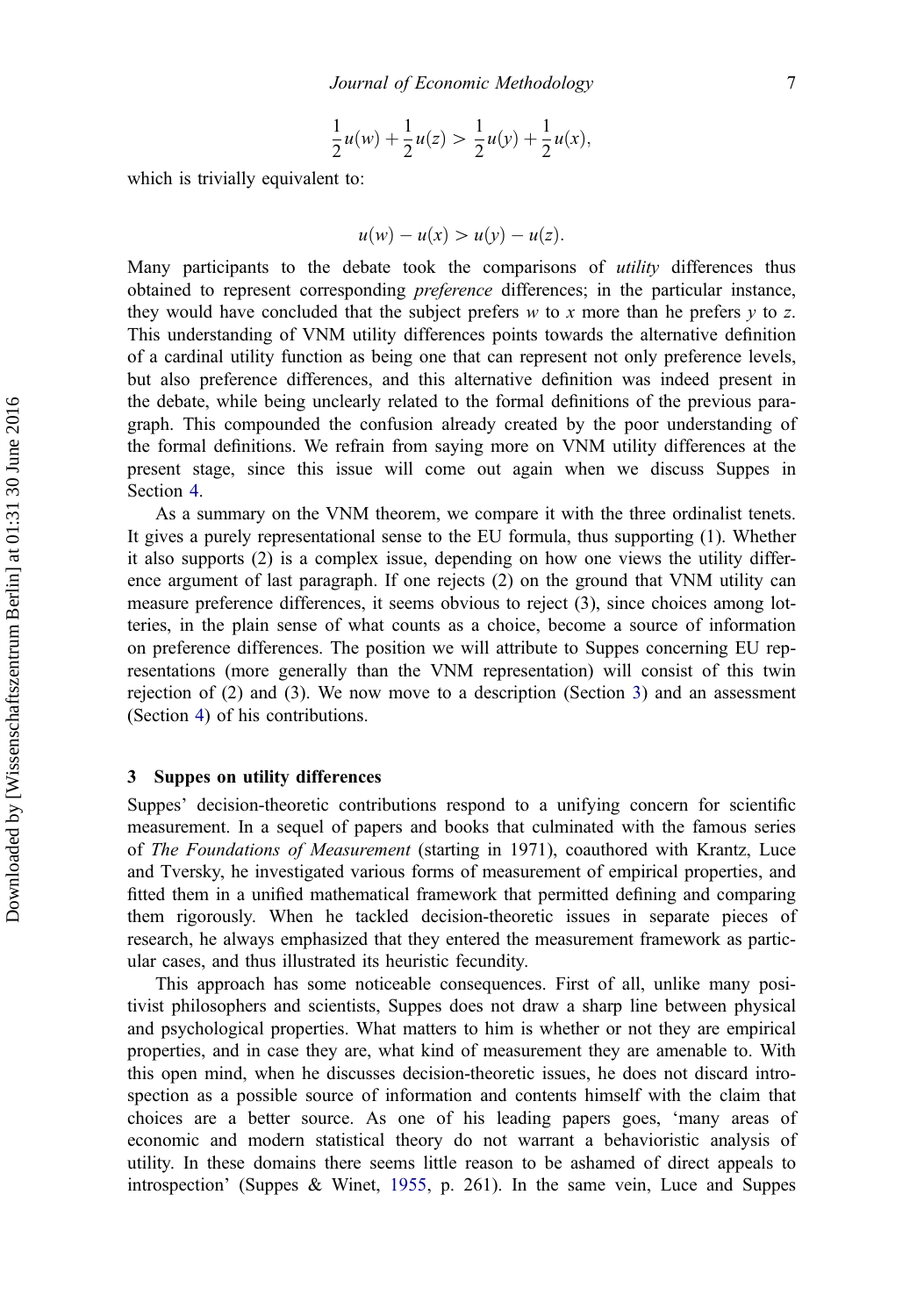[\(1965](#page-20-0), p. 273) write that introspection has been 'unduly depreciated in some of the modern literature on choice behavior'. Suppes' position is not fully explicit, but it seems to rely on the view that introspection provides empirical data no less than choices, and if choice data are altogether preferable, this is only because they support more secure forms of measurement.<sup>[8](#page-18-0)</sup>

Second, Suppes practices the method of representation theorems to clarify measurement possibilities. In decision theory, this leads him to be critical of the VNM and Savage axiom systems, which he complains assume unrealistically large sets of options and preferences comparisons. His favourite manner involves taking a finite set of options and a subclass of the logically possible comparisons, even if this economy must be achieved at the expense of the elegance and generality of the representation theorems. When he cannot impose finiteness, he tries at least to avoid topological or measure-theoretic assumptions on the set of options; typically, instead of such assumptions, he introduces 'solvability conditions' among his axioms.

Third, the representation theorems that Suppes wishes for decision theory should deliver a utility difference representation (this will automatically entail a utility-level representation as a particular case). This search for a precise form of utility function does not reflect a predetermined conception of preference and choice but rather a scientific hope: to count as an empirical science, decision theory must be able at least sometimes to reach this stage of measurement, and carefully designing the observational or experimental design could perhaps bring about this result. With these general comments in place, we now sketch Suppes' contributions, using his own terms as much as possible. We will not emphasize the uniqueness problem of utility representations in the present section. This, along with other substantial comments, will be reserved for Section [4.](#page-12-0)

As Suppes and Winet [\(1955](#page-21-0), p. 259) put at the outset, they are concerned with 'reviving the notion of utility differences' and believe they can do so by proving representations theorems that apply to several choice contexts at once. The authors mentioned choice under uncertainty and choice under certainty, and with the benefit of hindsight, we can add *stochastic choice*, which attracted Suppes' later interest. Still following Suppes and Winet, we distinguish two steps in this revival programme. Given a domain X and a quaternary relation  $\succeq$  defined on X, the first, mathematical step is to subject the relational statements  $wx \geq yz$  to axiomatic conditions that will entail a representation in terms of utility differences, namely,

(\*) 
$$
wx \ge yz
$$
 if and only if  $u(w) - u(x) \ge u(y) - u(z)$ ,

for some  $u$  on  $X$  with a relevant uniqueness property. For this statement of the mathematical problem, Suppes and Winet are indebted to the authors discussed in last section – they cite both Frisch and Lange, although not Alt, who was not yet known. The second, this time informal step, is to check that the domain  $X$  and the axiomatic conditions on  $\succeq$  are appropriate, given the interpretations for  $\succeq$  provided by the above contexts. At this semantic level, Suppes and Winet depart from Frisch, Lange and Alt, since these predecessors had considered only one context, i.e. choice under certainty.

A preliminary comment is in order. The paper with Winet actually sets out to axiomatize an absolute difference representation, i.e.

(\*\*) 
$$
wx \succcurlyeq yz
$$
 if and only if  $|u(w) - u(x)| \ge |u(y) - u(z)|$ .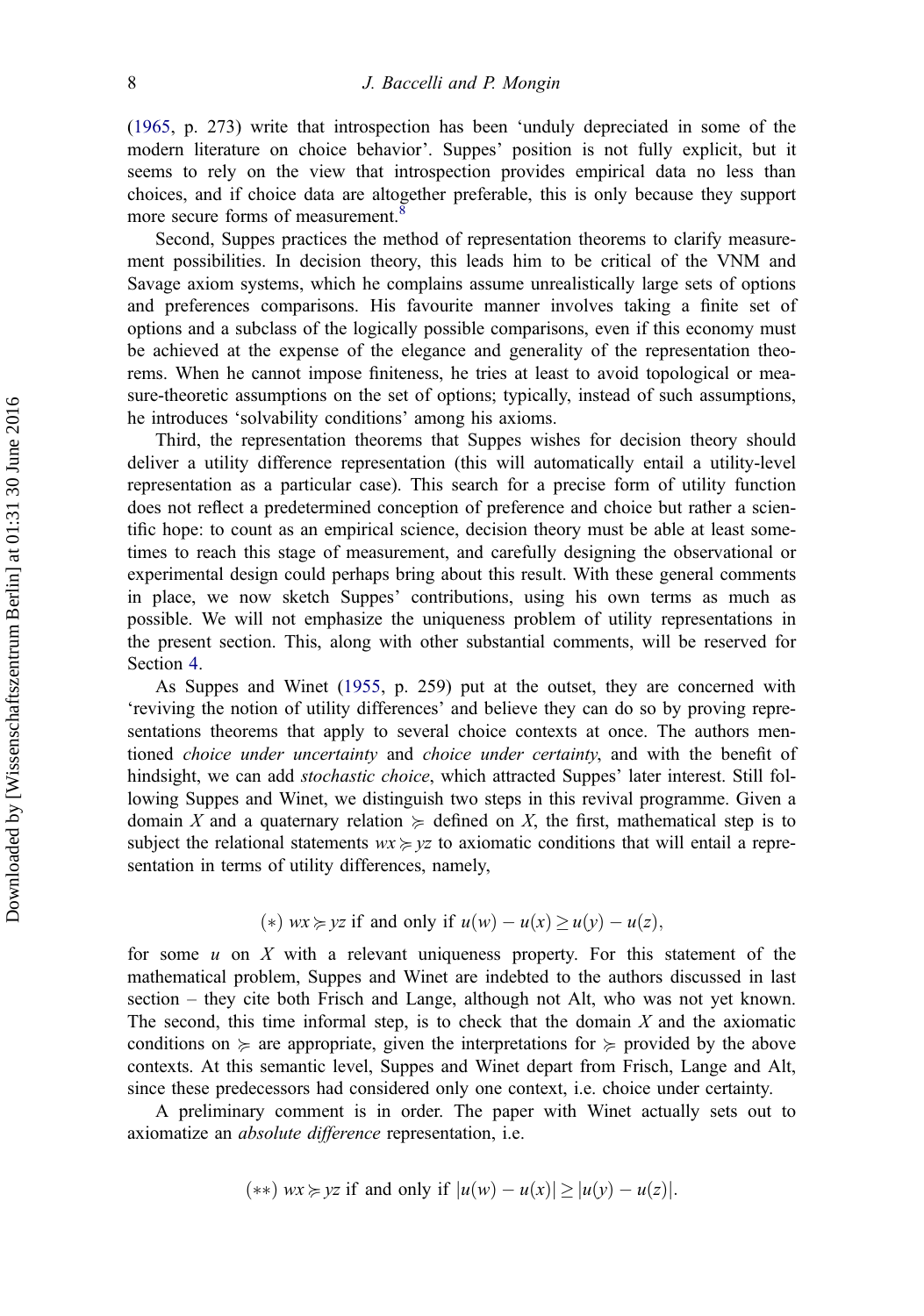<span id="page-9-0"></span>It is however the algebraic difference representation (\*) that Suppes' revival programme is concerned with. We find it slightly embarrassing that the same paper contains both the clearest statement of this programme and an unrepresentative implementation of it. We will leave aside (\*\*) until the end of Section [4,](#page-12-0) where we argue in effect that Suppes should have axiomatized (\*) rather then (\*\*).

(i) Choice under uncertainty. This choice context is only briefly mentioned in the paper with Winet, but Suppes will return to it thoroughly later. If probabilities were given, Suppes would simply repeat the argument discussed in last section, and take  $wx \geq yz$  to hold if the subject weakly prefers an equiprobable lottery on w and z to another equiprobable lottery on  $y$  and x. Assuming the VNM theorem to hold, this would deliver the following equivalence:

$$
wx \ge yz
$$
 if and only if  $\frac{1}{2}u(w) + \frac{1}{2}u(z) \ge \frac{1}{2}u(y) + \frac{1}{2}u(x)$ ,

However, Suppes argues that the risk approach makes empirical sense only if 'psychological probabilities are identical with the (...) objective' ones, a very dubious assump-tion in his view.<sup>[9](#page-18-0)</sup> In a deep and novel insight at this formative stage of decision theory, Suppes realizes that subjective probabilities are more fundamental than lotteries and VNM theory is in fact incomplete, since it takes probabilities as given only by mathematical convention. In today's textbook terminology, Suppes subordinates the theory of risk to that of uncertainty. This is also Savage's ([1972/1954](#page-21-0)) insight and we will leave it for historians to explain what the respective influences were.

Moving now to the more appropriate uncertainity context, we denote by  $wA^*z$  (resp.  $yA^*x$ ) the prospect of w (resp. y) obtaining if  $A^*$  occurs and z (resp. x) obtaining otherwise. According to Suppes' definition,  $wx \geq yz$  holds if the subject prefers  $wA^*z$  to  $yA^*x$ , with the event  $A^*$  being such that for all  $x', y', x'A^*y' : y'A^*x'$ . In the first sketch ever made of an axiomatization of subjective probabilities, Ramsey (1926, in [1931,](#page-21-0) p. 177) had singled out events like  $A^*$ , calling them 'ethically neutral' (a strange denomination); in words,  $A^*$  is such that a subject faced with two consequences  $x'$  and y' is equally willing to see x' realized on  $A^*$  and y' on its complementary, or to see y' realized on  $A^*$  and  $x'$  on its complementary. When Ramsey's axiomatic exercise is properly completed, a subjective expected utility (SEU) representation emerges and the ethically neutral event  $A^*$  receives probability 1/2, so that the prospects  $wA^*z$  and  $yA^*x$ can occupy the role of the two equiprobable lotteries of VNM theory, and the equivalence above holds, though with a more satisfactory interpretation of the equal probability values. A utility difference representation as in (\*) follows from the equivalence. Two papers by Davidson and Suppes [\(1956](#page-20-0)) and Suppes [\(1956](#page-21-0)) implement the strategy of this paragraph, while for the first time bringing Ramsey's ideas to the stage of sharp representation theorems.[10](#page-18-0)

We have stressed that Suppes' axiomatic method embodies strong empirical concerns, and this is reflected in Davidson and Suppes [\(1956](#page-20-0)) by two departures from Ramsey's implicitly unrestricted framework.<sup>[11](#page-18-0)</sup> The set X of consequences is taken to be finite, and the axioms are so devised that once the SEU representation obtains, the consequences have equally spaced utility values and combine in the EU formula with only a finite number of subjective probability values. Moreover, the set of twoconsequence prospects  $wA^*z$  is limited to *genuinely uncertain ones*, i.e. it excludes  $wA^*w$  (the certainty of w), which is justified by another empirical concern. Davidson and Suppes worry that if sure prospects enter the comparisons, they may introduce the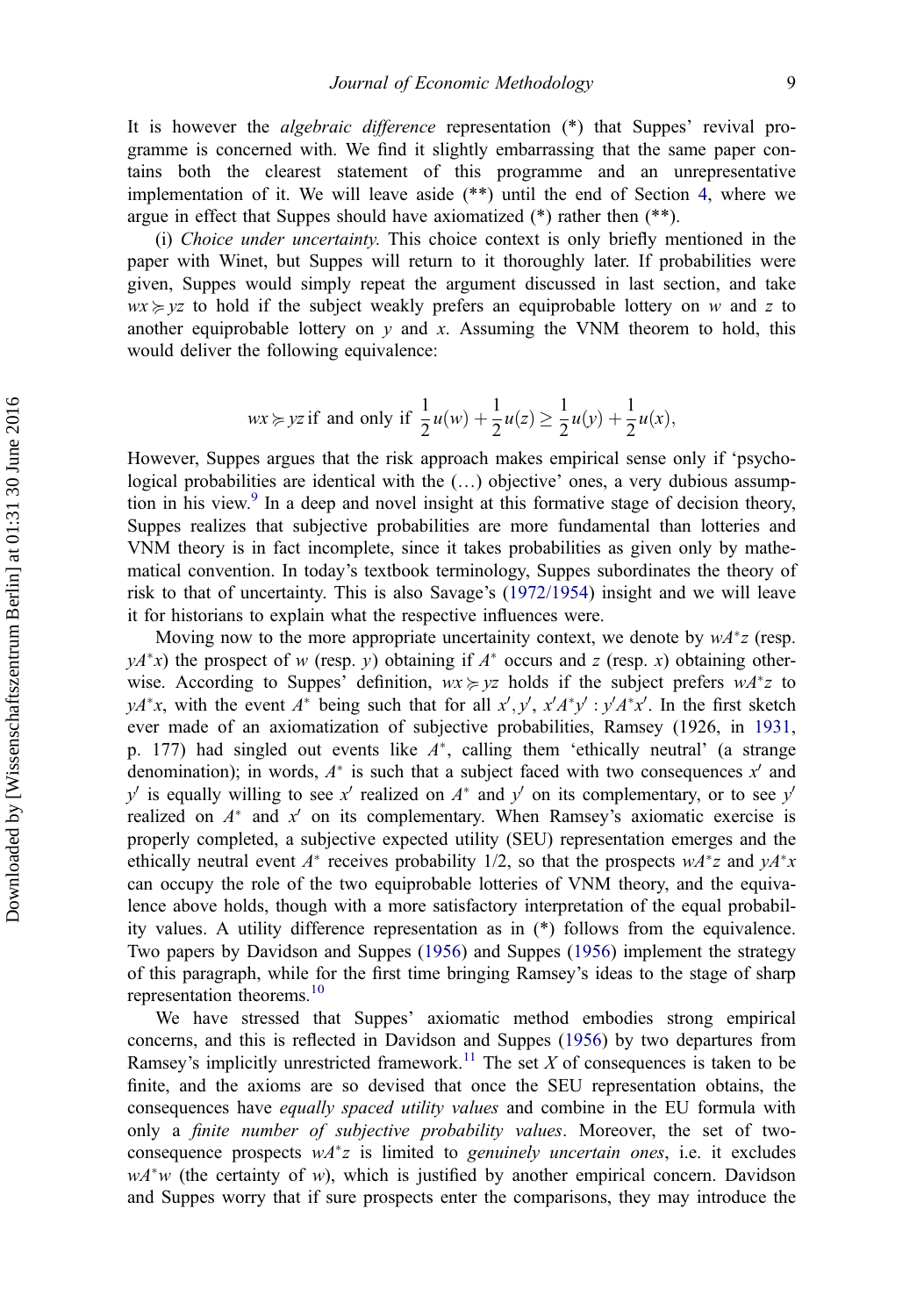<span id="page-10-0"></span>distorting influence of what they call the 'utility of gambling'.<sup>[12](#page-19-0)</sup> Lastly, unlike Ramsey, Davidson and Suppes restrict their axioms to the indifference part of the preference ordering on prospects, i.e. in statements of the form  $wAz \sim \gamma Ax$ , as against those representing the preference ordering in general,  $wAz \succcurlyeq yAx$ . In view of all these restrictions, their representation theorem can only be much weaker than those of Ramsey and (blurring the distinction between risk and uncertainty) VNM, but they fully endorse this implication: 'the relative weakness of the present theory is the price to be paid for making it more behavioristic' [\(1956](#page-20-0), p. 26).

In Suppes' mind, an experimental stage had to follow these axiomatic preliminaries, and it took place in a separate work coauthored with an experimental psychologist (Davidson, Suppes, & Siegel, [1957](#page-20-0)). Suppes and his collaborators tried there to identify an event that would be 'ethically neutral' across the pool of subjects. This proved to be more challenging than expected, because the subjects appeared to express preferences over the events that a fair coin lands heads rather tails, or that a fair dice rolls to an odd number rather than an even one. The experimenters adopted a dice with either of two meaningless syllables, 'ZEJ' and 'ZOJ', engraved on each of the six sides, and thus eventually generated what appeared to them to be an 'ethically neutral' event  $A^*$ . From there, they proceeded to elicit utility differences by taking consequences to be small amounts of money (ranging over cents), both positive and negative. Whenever possible, utility functions were derived from these data. In principle, an empirical verdict on SEU theory should have ensued, but the data were in fact inconclusive, as Suppes came later to recognize.<sup>[13](#page-19-0)</sup> When revisiting these experimental efforts, Luce [\(1979](#page-20-0), p. 102) will also have to conclude that, careful as they were, 'they did not lead to a clear decision as to the adequacy of the expected-utility property'.

(ii) Stochastic choice. For good historical reasons, this choice context was not mentioned in Suppes and Winet, but once stochastic choice theory took off, Suppes developed an interest in the utility difference representations this theory delivers, so we have included it into his revival programme. (See the supporting comment in Suppes & Zinnes, [1963](#page-21-0), p. 38.) Here  $wx \geq yz$  holds in terms of a comparison between the subject's choice probabilities. Formally,

 $wx \geq yz$  if and only if  $p(w, x) \geq p(y, z)$ ,

where  $p(w, x)$  and  $p(y, z)$  are the probabilities that the subject chooses w over x and that he chooses y over z, given the respective menus of options  $\{w, x\}$ ,  $\{y, z\} \subseteq X$ . Relevant axiomatizations of  $\succeq$  ensure that there exists a utility function u on X such that

 $p(w, x) \ge p(y, z)$  if and only if  $u(w) - u(x) \ge u(y) - u(z)$ .

Thus, as Luce and Suppes ([1965](#page-20-0), p. 334) mention, stochastic choice theory in axiomatic form provides another road to (\*). Since the original papers by Davidson and Marschak ([1959\)](#page-20-0) and Block and Marschak [\(1960](#page-19-0)), this theory has received at least two possible interpretations. For both Suppes and Luce, the probabilities are choice frequencies when the choice task is repeated and the source of randomness lies in the choice itself, as against its psychological determining factors (among which the preferences). The alternative interpretation locates randomness in these determining factors them-selves.<sup>[14](#page-19-0)</sup>

Suppes witnessed the birth of the stochastic choice literature and observed its development carefully (the review in Luce & Suppes, [1965;](#page-20-0) Section [5,](#page-18-0) is still used as a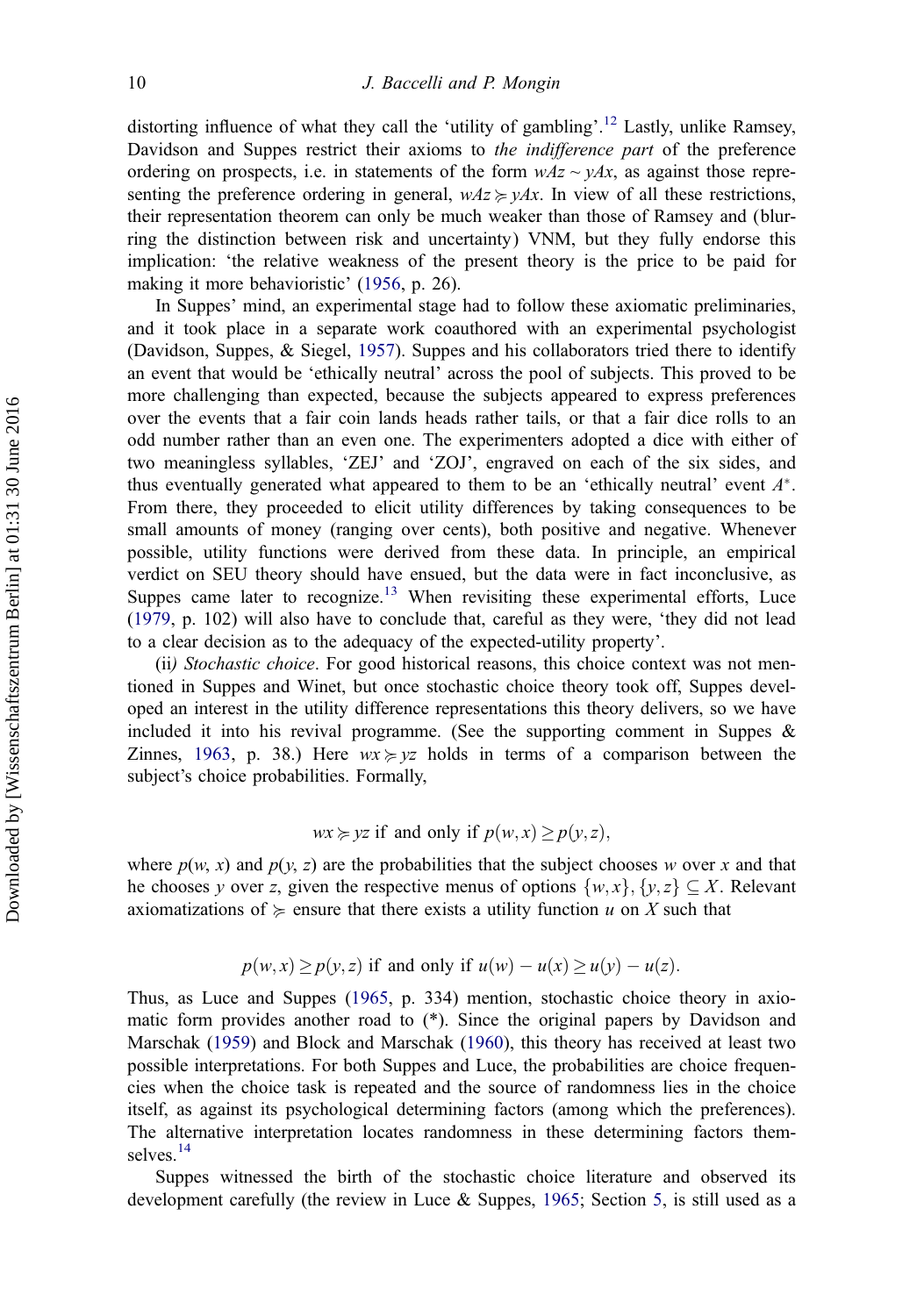<span id="page-11-0"></span>reference today). He also contributed to it with two novel representation theorems (Suppes, [1961](#page-21-0)). They were part of a larger, now little-known project, the originality of which was that it did not take choice probabilities as given, but derived them in a supposedly rigorous 'behavioristic' fashion. The probabilities were the asymptotic result of a learning process, which consisted of the three stages of stimulus sampling, response conditioning and reinforcement. This work was also the occasion of sketching a 'dynamic theory of (…) the acquisition of a particular set of beliefs or values', which could override the 'static' character of standard representation theorems ([1961,](#page-21-0) p. 186).

(iii) Choice under certainty. This is the other choice context that Suppes and Winet mention and it is the specific object of their axiomatic work. They illustrate it by three concrete variants, each of which represents a step towards experimentation. The first hinges on the subject's willingness to pay for exchanging options, and it is curiously reminiscent of the 'money pump argument' for the transitivity of preference that Davidson, McKinsey, and Suppes [\(1955](#page-20-0), p. 146) introduced in the same year. This takes  $wx \geq yz$  to hold if the subject, when endowed with both x and z, is willing to pay at least as much to replace x by w as he is to replace z by  $y$ .<sup>[15](#page-19-0)</sup> A closely related variant exploits the subject's willingness to work, with  $wx \geq yz$  holding if the subject, when endowed with both x and z, is ready to work at least as much to replace x by  $w$  as he is to replace z by y. As Suppes and Winet  $(1955, p. 260)$  $(1955, p. 260)$  $(1955, p. 260)$  observe, the common idea behind these two examples is that a monotonic variation in some agreed on quantity permits measuring utility differences, thus opening another road to (\*). Without the word and without the historical reference, the third variant leads us back to Paretian 'transitions', i.e.  $wx \geq yz$  holds if, when endowed with both x and z, the subject is either more willing to exchange x for w than z for y, or indifferent between the two exchanges. By axiomatizing  $\succeq$  appropriately, one gets the utility difference representation  $(*)$ , with u on X satisfying a relevant uniqueness property. Because Suppes and Winet derived an absolute difference representation, proper axiomatizations of  $\succeq$ conforming to the third variant needed to await Suppes' later work, e.g. in Krantz, Luce, Suppes, and Tversky [\(1971](#page-20-0), p. 147; see also the restatement in Köbberling, [2006,](#page-20-0) p. 381).

Each of the suggested variants has its theoretical problems. As Luce and Suppes [\(1965](#page-20-0), pp. 273–275) will recognize when revisiting them, the first two resort to a quantity that does not belong to the initial set of options. One may respond to this by redefining this set, but then the objection rebounds, since the subject's preference over the new options must be *separable*, and this is a substantial assumption to make.<sup>[16](#page-19-0)</sup> That is, with options now defined as  $(x, m)$ , where m is, say, a quantity of money, the subject must rank the  *component always in the same way regardless of the value taken* by the x component. This assumption may or may not be appropriate, given the objects represented by x. Now, the proposed scheme needs  $\succeq$  also to be continuous; otherwise the subject could not determine what money amount m' makes the option  $(y, m')$  indif-<br>ferent with  $(x, m)$  given two distinct x and y Continuity is a significant assumption to ferent with  $(x, m)$ , given two distinct x and y. Continuity is a significant assumption to make when the options are multidimensional.

The Paretian 'transitions' variant can eschew the separability and continuity problems above, but raises other queries. We may discard the objection that to assume that the subject initially has both x and z violates the principle that options should be *alter*natives, i.e. mutually exclusive objects, for it is enough to redefine them as being pairs  $(x, z)$  and think of the comparisons as being made on such pairs.<sup>[17](#page-19-0)</sup> More importantly, it is not said whether the scheme applies unrestrictedly or only in those cases in which the subject either prefers w to x or prefers y to z. In the latter interpretation, the subject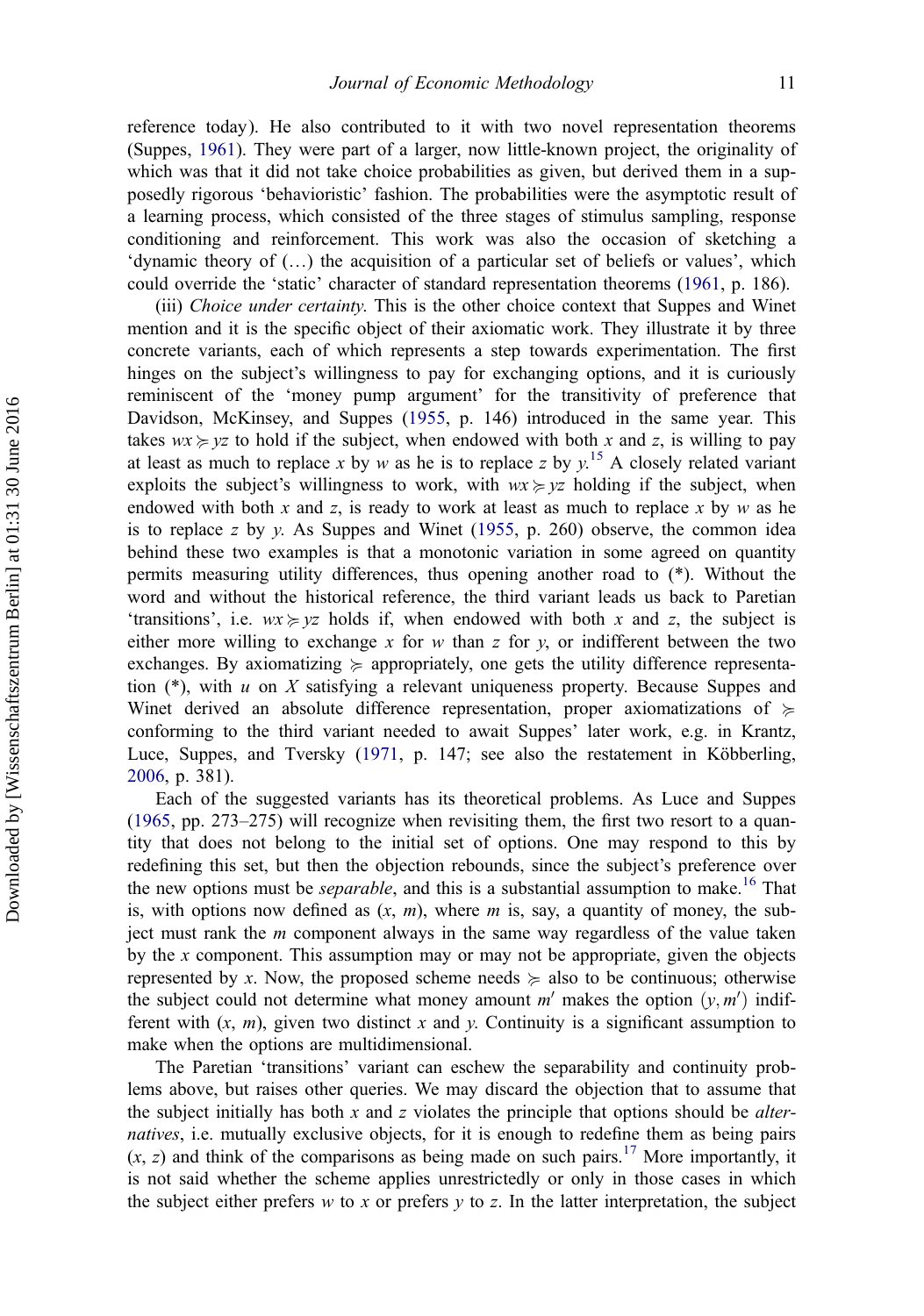<span id="page-12-0"></span>will always compare the status quo with a change for the better, and thus be faced with a genuine choice problem, but only nonnegative utility differences can be measured in this way. In the former interpretation, the subject will also compare the status quo with changes for the worse, and this permits measuring negative utility differences, but the meaning in terms of choices is not so clear. Indeed, the subject must be forced to decide between the two evils, and only an experimental context can create the conditions for a forced exchange to take place, whereas choices in the other case could in principle be observed non-experimentally. All in all, the information carried by such a decision seems to be less secure than that carried by choices in the other case.

Suppes and Winet [\(1955](#page-21-0), p. 260) illustrate their use of 'transitions' by imagining a housewife faced with a pair of appliances, say a toaster and a waxer, and then confronted with the 'choice of trading the toaster for waffle iron, or the waxer for the blender'. From the corresponding passage, we conclude that Suppes envisaged changes for the worse as well as for the better.<sup>[18](#page-19-0)</sup>

Suppes' writings contains regrettably little on context (iii). The article with Luce has the following comment: 'Unfortunately, we know of no experiments that have attempted to apply either of these methods to the measurement of utility differences' [\(1965](#page-20-0), p. 274). This in particular indicates that he never set himself the task of experimenting with the three concrete variants of (iii). Perhaps he found work along this line too novel and difficult, perhaps he did not value it so much as he did work on (i) and (ii), which connected better with his broader theoretical projects.

We now clarify the extent to which Suppes' contributions conflict with ordinalism and try to decide whether they bring out cogent arguments against it.

#### 4. Suppes and ordinalism

Suppes claimed to be a philosopher and a social scientist, not an economist. As such, he had no theoretical stake with debasing ordinalism, but he was well aware that his approach to cardinal utility went against orthodox economic theory. For instance, Luce and Suppes [\(1965,](#page-20-0) p. 273) write: 'if we speak of the utility difference, or the difference in preference, between pairs of alternatives, then the classical objection of economists is that choices between alternatives do not yield behavioral evidence on these differences'. Suppes also knew the economics literature well enough to recognize dissenters like Frisch and Lange. The first task of this section is to strengthen his allusive comments into an explicit position concerning ordinalism.

Since Suppes promotes the method of representation theorems and thoroughly applies it to decision theory, all his work takes claim (1) of ordinalism for granted. Claims (2) and (3), however, are potentially contentious between him and this doctrine. The statements we have proposed for these claims analytically exclude rejecting (3) while endorsing  $(2)$ , so that there are only two ways to contradict ordinalism, i.e. to reject (2) and (3) or to reject (2) alone. It is not difficult to locate Suppes' position on this logical map: he opposes *both*  $(2)$  and  $(3)$ , thus departing from the economists' received doctrine more dramatically than Lange and followers do. The last section has listed three contexts for which he considered axiomatizing 'utility differences', and reviewing them, we find that he conceived of the primitive relation  $wx \geq yz$  in terms of choices for all three contexts, and in terms of preference differences for at least contexts (i) and (iii). Here is some textual evidence for this conclusion. Suppes performed choice experiments on (i), and although he did nothing of the kind for (iii), he made nonetheless clear a choice interpretation for  $wx \gtrsim yz$  also for this context (notice the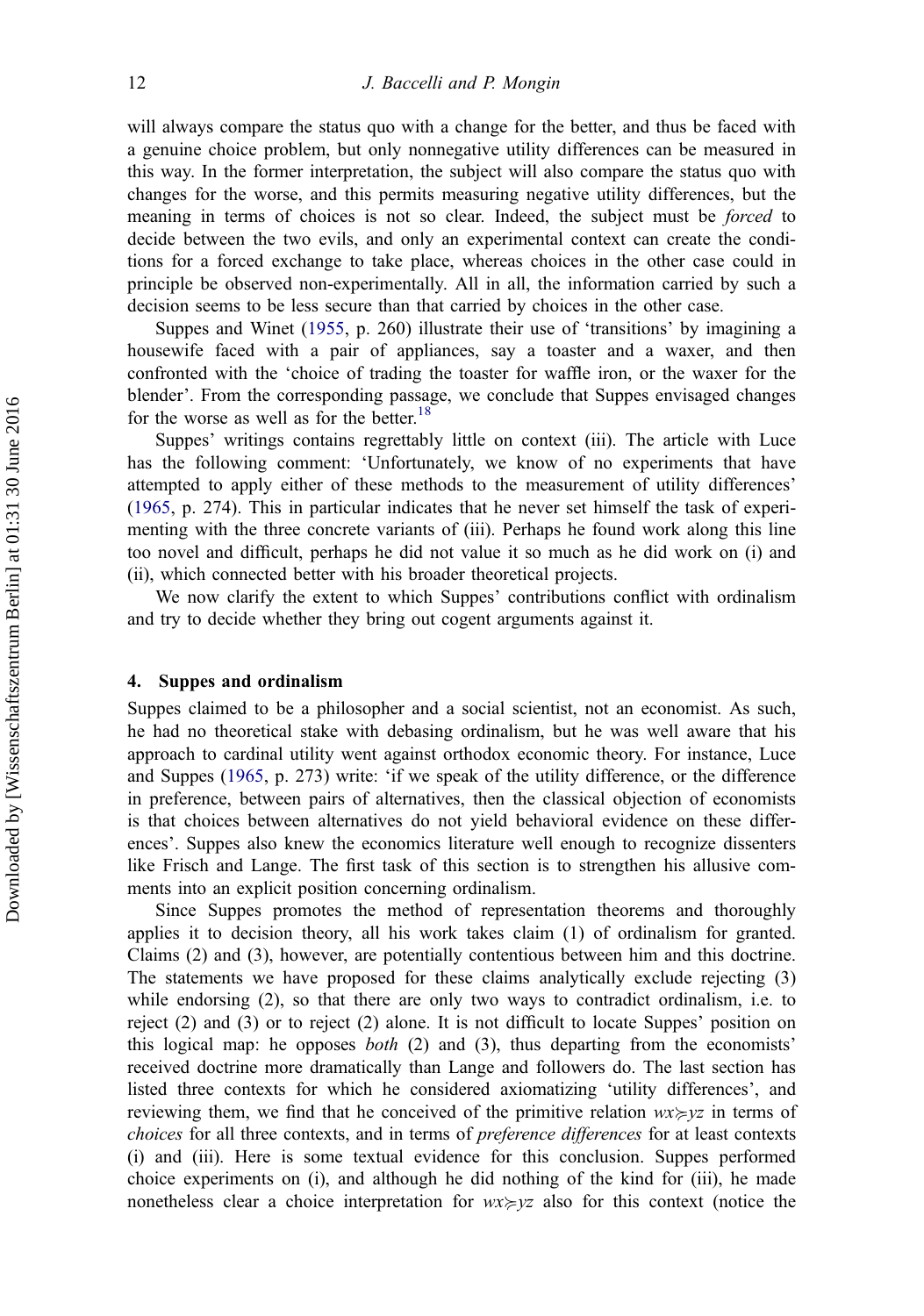word 'choice' in the housewife passage of last section). Obviously he had a choice interpretation for (ii). He made it very clear that he also supported a preference difference interpretation concerning (i): 'In the intended interpretation,  $wx \geq yz$  if and only the difference in preference between  $w$  and  $x$  is not greater than the difference in preference between y and z' (Davidson & Suppes, [1956](#page-20-0), p. 262), or concerning both (i) and (iii): 'we assume that a prior satisfactory analysis of preference (as opposed to preference difference) has already been given' (Suppes & Winet, [1955,](#page-21-0) p. 260). What is not so clear is what he thougt of the preference difference interpretation for context  $(ii).<sup>19</sup>$  $(ii).<sup>19</sup>$  $(ii).<sup>19</sup>$  However, the ease with which he moved from the language of choice to that of preference differences – see, e.g. the quote from Luce and Suppes in the last paragraph – suggests that he viewed the former, in many circumstances, as providing good information on the latter. This is sufficient evidence to locate him beyond the stage where Lange and followers had left the rejection of ordinalism. Although by no means hostile to introspection, Suppes clearly thought that it was possible, and it would be more secure, to document preference differences in terms of choices.<sup>[20](#page-19-0)</sup>

The second, more difficult task of this section is to evaluate the position we thus attribute to Suppes. We first review the three contexts again, focusing on the primitive relations that enter the representation theorems proved for them by Suppes and related writers, and we ask two critical questions concerning these relations. Do they receive a genuine choice interpretation from these contexts? And if a relation receives a genuine choice interpretation from a context, does it also receive from it a genuine interpretation in terms of preference differences?

(i) Choice under uncertainty. For definiteness, we focus our discussion on Davidson and Suppes' [\(1956](#page-20-0)) axiom system. As we have seen, these authors' primitive is only an indifference relation, and it is taken to hold only for two-consequence prospects,  $wAz \sim yAx$ , for any event A. Their choice interpretation for such a restricted primitive raises two questions. First, the more common procedures to reveal an indifference relation from choices approximate it by supposing that *strict* preferences exist, and these are not part of the primitives. We may ignore this problem as if it were purely technical. It seems indeed possible to start more generally from  $wAz \geq yAx$  and restate Davidson and Suppes' axiom system accordingly; this would just liken it to Ramsey's initial sketch. Now comes the problem that 'ethically neutral' events are elusive to the observer: a subject might have a well-defined ordering of prospects  $wAz \geq yAx$ , without ever exhibiting the desired comparison, i.e.  $x'A^* \sim y'A^*x'$  for some  $A^*, x', y'$ . If this happens, Ramsey's<br>hone of deriving subjective probabilities from choices among prospects collapses hope of deriving subjective probabilities from choices among prospects collapses entirely. We may, however, take Davidson, Suppes and Siegel's word that this existence problem can be overcome in practice. In sum, with relevant qualifications, we can agree that Davidson and Suppes' axioms are concerned with genuine choices and these adduce sufficient information for utility differences to be ascertainable from them.

We now attack the remaining question of whether these utility differences represent preference differences. As Davidson and Suppes preserve the essentials of the equiprobability argument used in the VNM framework, we can at the same time take a position on their work and this famous piece of decision theory. The trivial equivalence:

$$
\frac{1}{2}u(w) + \frac{1}{2}u(z) \ge \frac{1}{2}u(y) + \frac{1}{2}u(x) \Leftrightarrow u(w) - u(x) \ge u(y) - u(z).
$$

cannot by itself guarantee that the utility differences on the right side have any meaning, let alone the desired meaning of representing preference differences. The meaning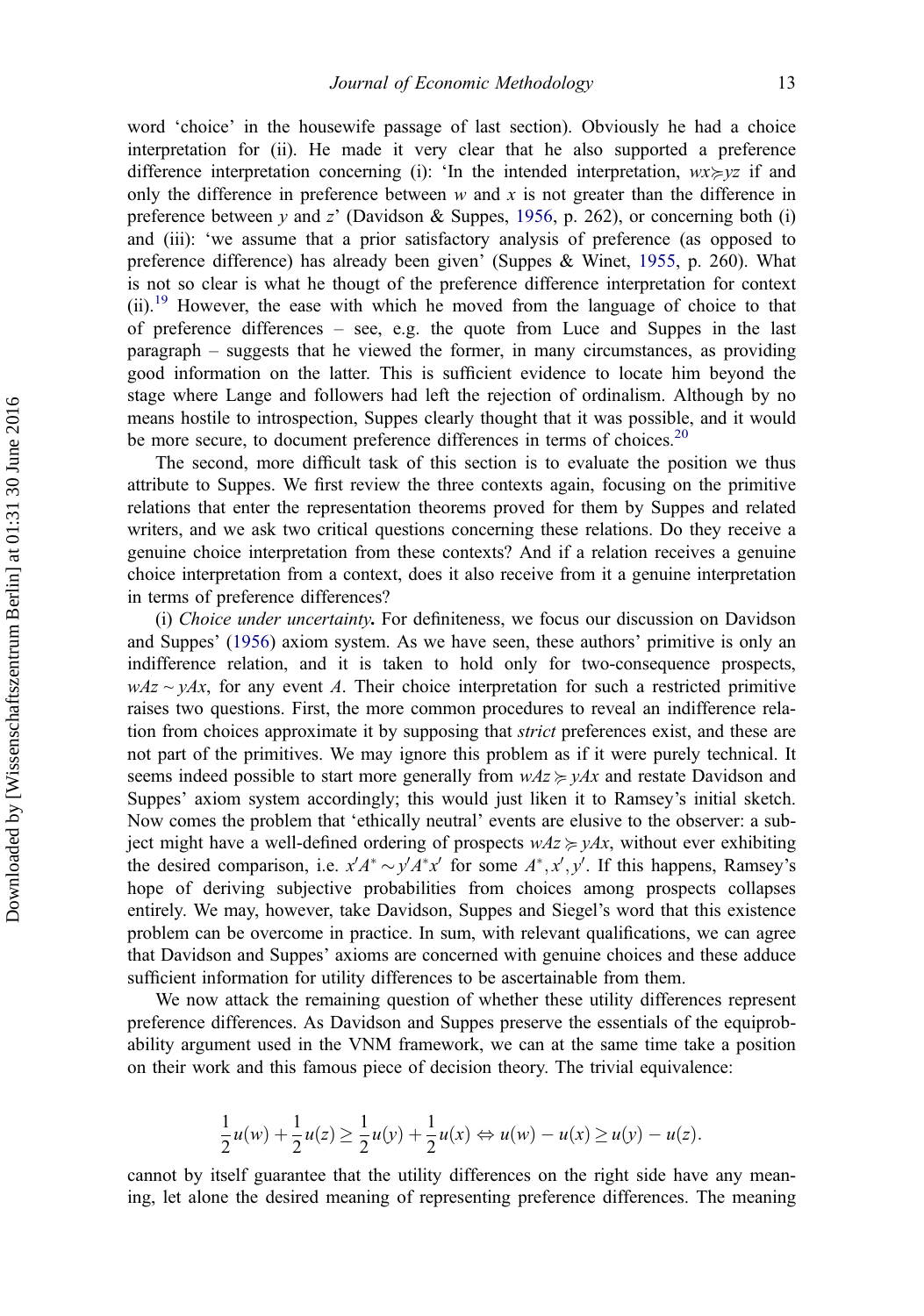criterion for a property of a utility representation lies exclusively in the interpretation given to the axioms that are used to derive this representation, but neither the VNM axioms nor the more sophisticated Davidson–Suppes axioms can be interpreted in terms of preference differences. These axioms can receive a sense in terms of risk attitudes – e.g. they make these attitudes independent of the lottery or the state of the world considered – and some meaning can perhaps be found to utility differences by following this semantic line, but it is clearly distinct from the meaning of interest here. This straightforward, but powerful argument was made by Luce and Raiffa ([1957,](#page-20-0) pp. 31–34) when the controversy was raging over VNM utility.<sup>[21](#page-19-0)</sup> It can be refined by adding that, if utility difference could be interpreted in terms of preference differences, on top of their natural interpretation in terms of risk attitudes, this could only result from adding axiomatic material. The supplementary axioms can be spelled out in all technical detail.[22](#page-19-0) Of course, the next question will be whether such a reinforcement is purely formal or carries a plausible semantics with it. Whichever the final answer, the fact remains that, in the absence of the supplementary axioms, only the interpretation in terms of risk attitudes can be considered.

Davidson and Suppes do not even consider this objection. They may be excused on the ground that they are primarily trying to extract probabilities, and they identify utility values only with this purpose. Utility values that relate only to risk attitudes, not to preference differences, can fit such a strategy. But it is more difficult to explain Suppes' inclusion of context (i) along with context (iii) into one and the same research programme on utility differences. And elsewhere in his work, he made some definitely unguarded claims regarding the ability of  $u$  to measure preference differences. For instance, Davidson et al. [\(1955](#page-20-0), p. 157) bluntly write that axiom systems like the VNM one 'suggest relative simple behavioristic procedures for empirically testing degrees of preference'.

To summarize the case for context (i), this delivers a genuine choice interpretation, but lacking a suitable defence, no interpretation in terms of preference differences.

(ii) Stochastic choice. There is no question that this context brings out choice information, since the primitive term  $p(w, x)$  comes with the interpretation of the frequency of a particular choice. The controversial part is how to relate the stochastic data to preferences. What we have identified as the major difficulty with (i) is still present here: preference differences do not enter the axiom system, so that the claim that the derived  $u$  value permits representing them is unwarranted. The conclusion just reached for  $(i)$ holds equally well for (ii).

One may strengthen this dismissal by exploiting an intuitive argument that Luce and Suppes ([1965,](#page-20-0) pp. 334–335) have impartially pointed out. In private correspondence with Luce, Savage had claimed that one could find three options  $x$ ,  $y$  and  $z$  with the following properties: the subject wavers between  $x$  and  $y$ , though slightly in favour of x, wavers between x and z, though slightly in favour of z, but does not hesitate to take  $z$  when the other option is  $y$ . If probabilities could be equated with utility differences, a contradiction would result. Translating the choice probabilities into utility differences, one would get that  $u(x) - u(y)$  is a very small positive number,  $u(x) - u(z)$  is another very small positive number and  $u(z) - u(y)$  is a quite large positive number. This is a contradiction since

$$
u(z) - u(y) = u(z) - u(x) + u(x) - u(y).
$$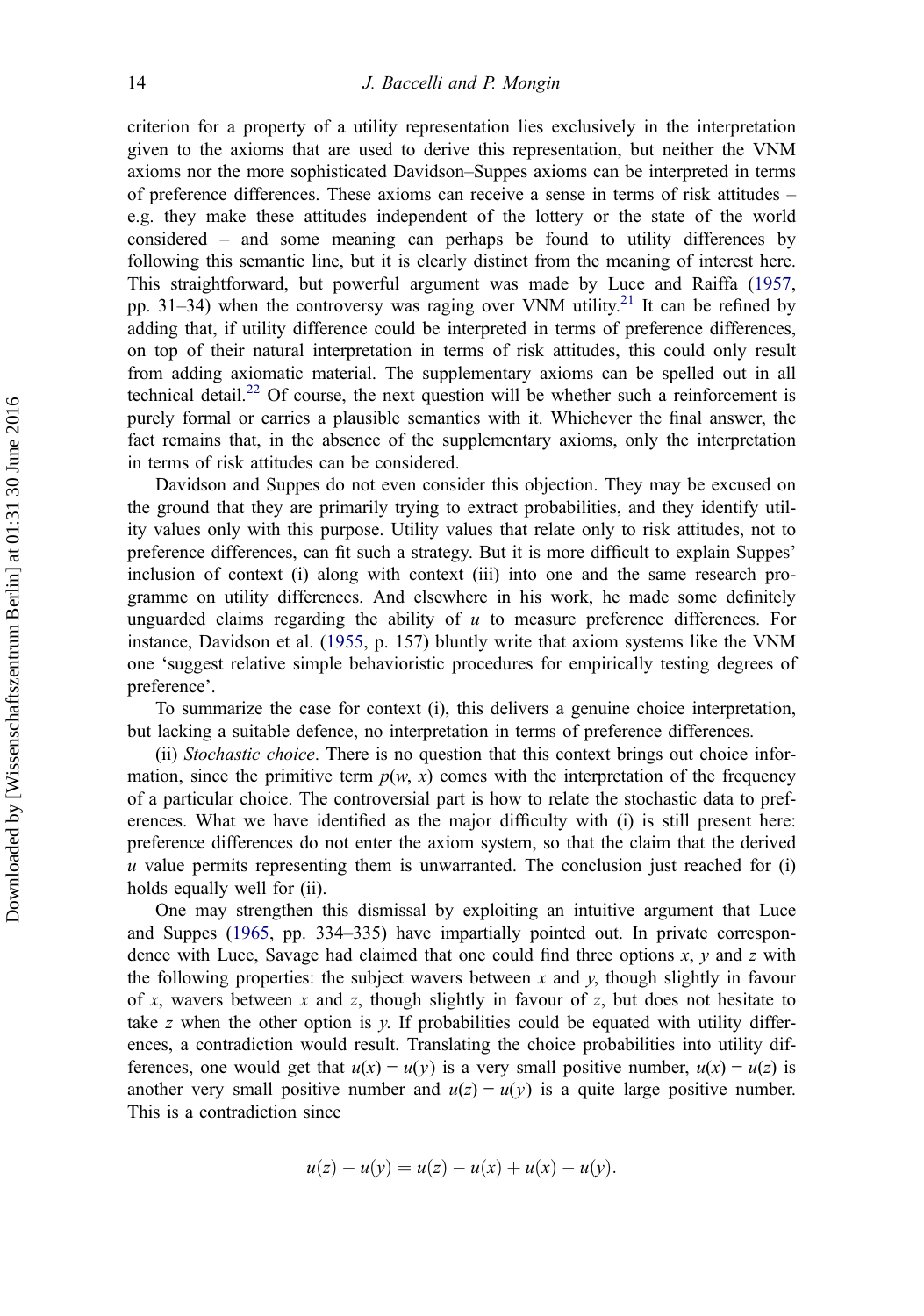In other words, utility differences must add up, whereas choice probabilities are not expected always to do so. After a complex discussion, Luce and Suppes acknowledge that they cannot accommodate the objection entirely (see p.  $337$ ).<sup>[23](#page-19-0)</sup>

One can question the link between stochastic choice and preference differences by a more direct semantic argument. In general – barring the exceptional 0–1 case – stochastic choice data do not entail the existence of an ordinal utility function. That a strongly unique  $u$  exists independently of any ordinal representation is paradoxical from the perspective of utility theory. In fact, stochastic choice theory has been developed for subjects who either do not have preference orderings, or do have ones, but make implementations errors and thus deviate from their preferences at the choice level. It would be very strange to attribute an ordering of preference differences to subjects with these characteristics.<sup>[24](#page-19-0)</sup>

To summarize the case for context (ii), the choice interpretation is unproblematic, but the interpretation in terms of preference differences fails, and this time, we suggest, for deep semantic reasons, and not simply for lack of a proper justification.

(iii) Choice under certainty. We begin by a technical move, i.e. the dismissal of the absolute difference representation (\*\*) that Suppes and Winet ([1955\)](#page-21-0) axiomatically derive. They need the formidable axiom (labelled A5 in their paper):

#### $xy \geq yx$  for all  $x, y \in X$ .

In preference terms, this would entail that the subject is indifferent between moving up or down the utility scale, which seems absurd. Some empirical measurements fit the axiom and ensuing representation very well, for instance those involving the distance concept, and it remains a mystery why Suppes did not mention them in his paper instead of connecting his axiomatic with a 'revival' programme that is ostensibly concerned with preferences. A possible explanation is that he was primarily interested in this programme, but did not yet have the right theorem for his purpose. As we mentioned, axiom systems for  $(*)$  appear only in his later work. The crucial axiom in these systems is:

(A) 
$$
wx \geq yz
$$
 if and only if  $zy \geq xw$  for all  $x, y, z, w \in X$ ,

which is of course much weaker than Suppes and Winet's A5.

Having thus cleared the ground, we discuss our two questions in terms of comparisons of Paretian 'transitions'. We have left pending the problem that these comparisons raise when it comes to interpreting them in terms of choices. In one variant, the observer collects comparisons only when both 'transitions' are for the better, and in the other, he collects them in all cases. Let us consider the more encompassing variant first. When the subject does not spontaneously depart from the status quo, the observer will have to *tell him* that he should do so, and force him if necessary. This is a forced choice all right, but is it less of a choice for that? A purist who would complain that the choice information is blurred by the intervention would have to take a sceptical stand on experimental work in decision theory as a whole, since the instructions that experimenters need to give to their subjects are similarly verbal and authoritarian. They create artificial situations that are only remotely related to the subjects' own experiences, and the answers given for these situations nonetheless count as being representative of the subjects' *choices*. To deny that would be to dismiss basic experiments, such as Allais' and Kahneman and Tversky's, whose significance is well established in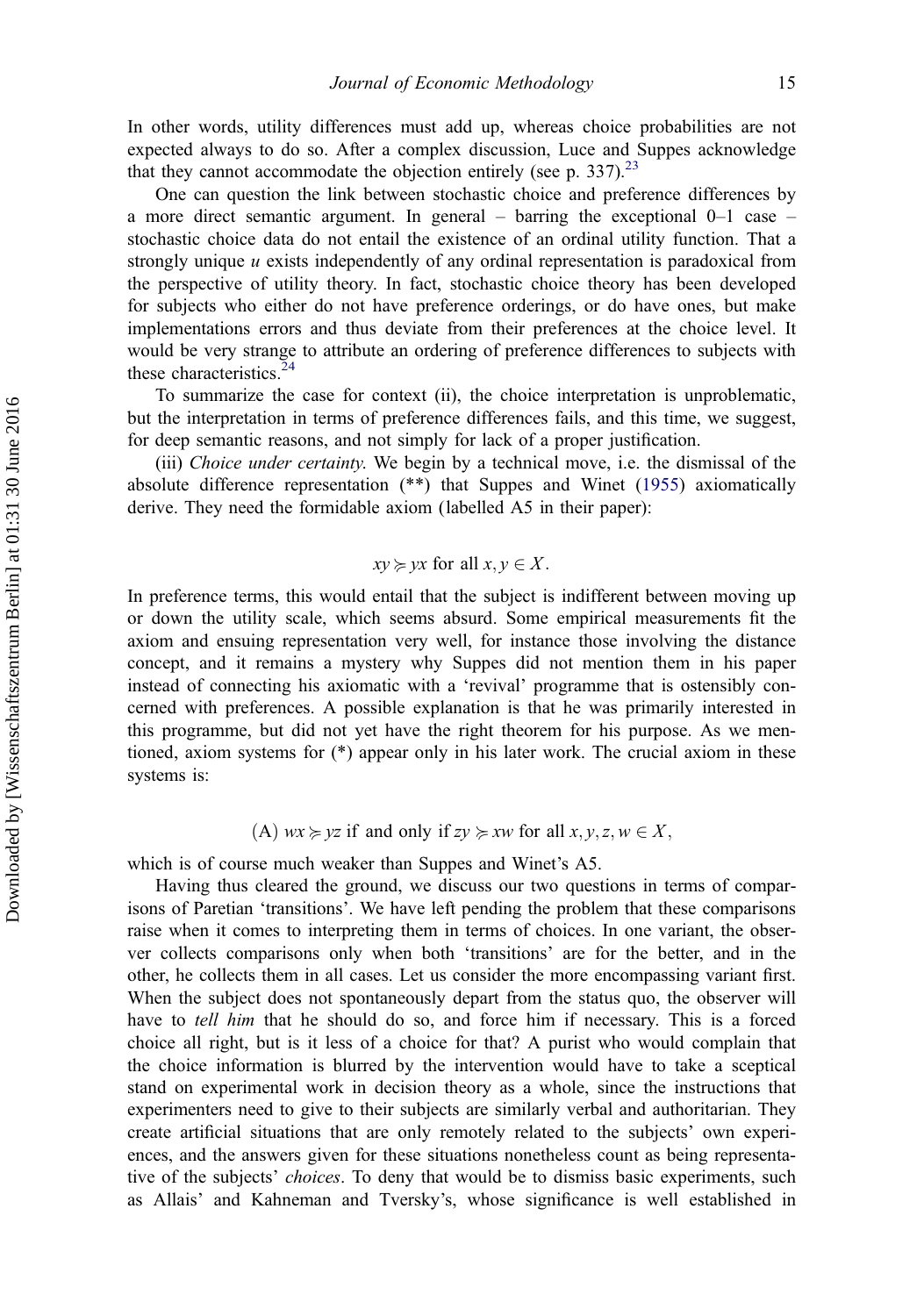decision theory. We do not see why an experiment on swapping objects, as in the housewife example, would strike subjects as being stranger than standard experiments on lotteries, which involve the possibly unfamiliar concept of a numerical probability. The consistent purist will have to go as far as to claim that *only non-induced choices* count, as is supposedly the case with market observations. We interpret Lange's and Allen's claims regarding introspection as reflecting this drastic stand, which neoclassical economist often endorsed both before and after these writers. Here Suppes' position as an external observer of economics appears to be a clear advantage.

Another line of argument is available anyhow, which makes it less necessary to discuss experimentation. For (\*) to obtain, axiom (A) must hold, and since it is needed anyhow, one may use it as well to convert the information on positive differences into information on negative differences. That is, instead of letting the subject decide between 'transitions' for the worse, one will apply (A) to the more natural comparison made for the better that results from reversing the order of the 'transitions'. Notice that (A) is powerful enough also to cover comparisons between a 'transition' for the better and a 'transition' for the worse.<sup>[25](#page-19-0)</sup> A philosophical discussion may then ensue to decide whether (A) makes sense only for a rational agent or as a matter of definition; this discussion would be reminiscent of the classic one concerning the transitivity of preference, which has been defended in both ways.

We have these two principled ways of defending a choice interpretation for the primitive relation  $wx \geq yz$  when context (iii) prevails, but we must acknowledge the complication of motivating the choices in the course of an experiment. Following the received methodology of experimental economics, if Suppes' housewife is to answer truthfully whether she chooses trading the toaster for the waffle iron, or trading the waxer for the blender, she must be materially motivated to do so. The purist of our previous discussion may change tack and argue in this more pragmatic way. However, it is unclear whether the motivation problem is worse here than it is in basic choice experiments such as Allais' or Kahneman and Tversky's, and the purist may have again to extend his critique farther than he means to.

We now move to the question of whether the relation  $wx \geq yz$  can be interpreted in terms of preference differences. This is a priori unproblematic, because the axiom systems are geared at this interpretation, unlike those proposed for contexts (i) and (ii), but an a posteriori check may be desirable. It would consist in selecting a system from Suppes' late work, or even better from a recent catalogue of such systems like the one Köbberling ([2006\)](#page-20-0) offers, and checking that each axiom in turn can receive a plausible semantics in terms of preference differences. We eschew this task here and just claim that it can be carried out.

To summarize the case for context (iii), it appears to pass both interpretative tests, unlike the others.

The rejection of both ordinalist tenets (2) and (3) seems to be warranted at long last, but we must now explain what kind of utility functions will come out of this rejection and the simultaneous acceptance of tenet (1). In Section [2](#page-2-0), we have clarified the uniqueness of the VNM utility function  $u$  on  $X$  by saying that it is only *relatively* cardinal. The same restriction holds not only for the utility functions obtained by other representation theorems for context (i), such as that of Davidson and Suppes, but also for the utility functions obtained by the very different theorems proved for contexts (ii) and (iii). Since the last context has emerged as the only one of relevance, we consider it exclusively from now on.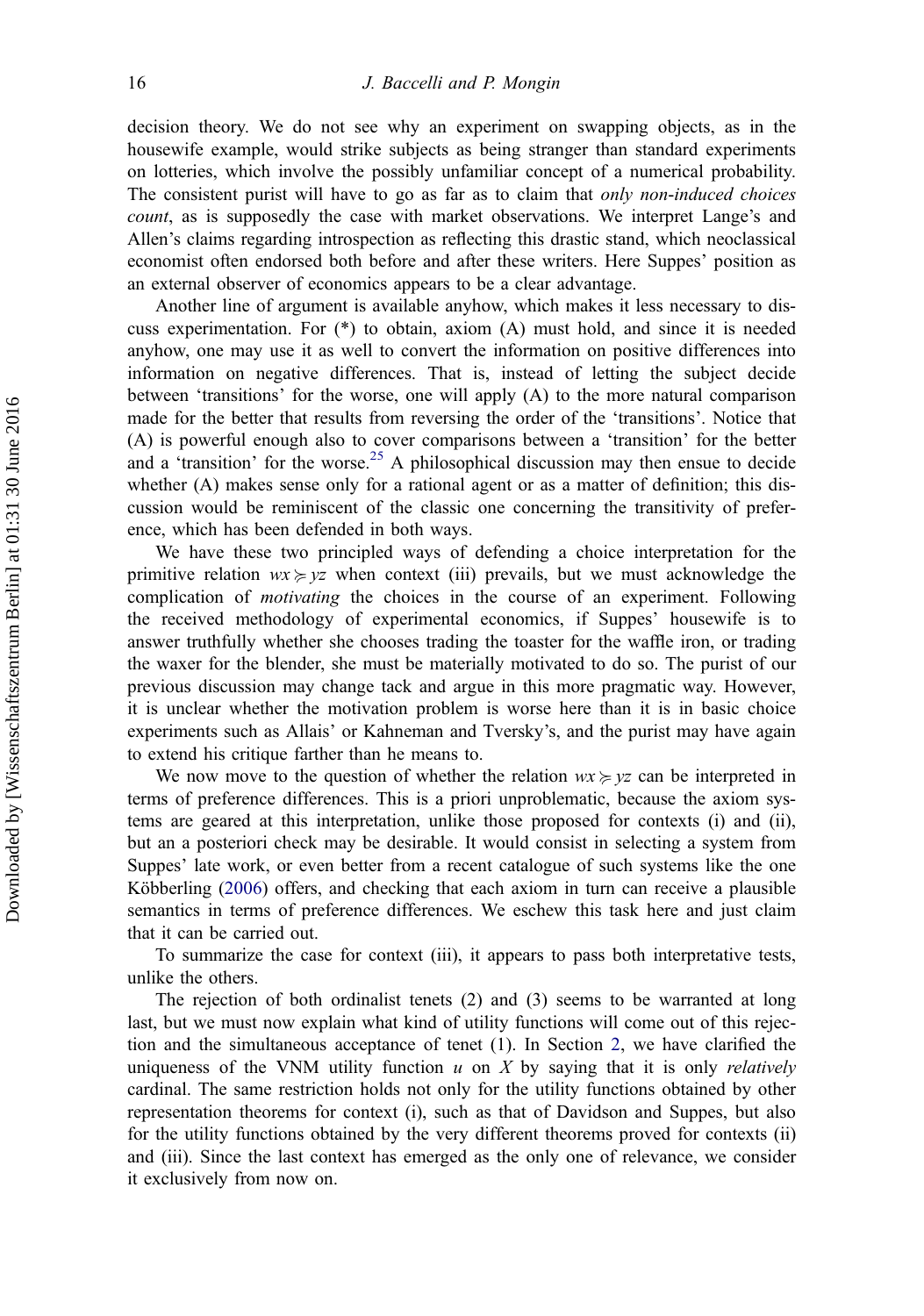<span id="page-17-0"></span>Like the VNM representation theorem, those proved for (iii) have an existence and a uniqueness conclusion. According to the former, there exists a utility function  $u$  on X such that

$$
wx \succcurlyeq yz
$$
 if and only if  $u(w) - u(x) \ge u(y) - u(z)$ ,

and according to the latter,  $u$  is unique to PAT in this utility difference representation. This specific relative uniqueness conclusion actually depends on having included relevant solvability assumptions into the axioms  $-$  Suppes' way  $-$  or making sufficiently strong domain assumptions – the more standard contemporary way – but we may gloss over this technicality, and just concentrate on the fact that the format restriction is inevitable, exactly as it was in the VNM case.[26](#page-19-0)

The previous equivalence can be transformed into

$$
wx \ge yz
$$
 if and only if  $\varphi(u(w) - u(x)) \ge \varphi(u(y) - u(z)),$ 

where  $\varphi$  is any increasing transform of u, and this states exactly what the generic form of the representation of the quaternary relation is. We can illustrate the consequences for the uniqueness of u by taking  $\varphi = \exp$ , so that

 $wx \geq yz$  if and only if  $exp(u(w) - u(x)) \geq exp(u(y) - u(z)).$ 

If we define  $u' = \exp u$ , this equivalence becomes

$$
wx \ge yz
$$
 if and only if  $\frac{u'(w)}{u'(x)} \ge \frac{u'(y)}{u'(z)}$ ,

and we have checked that, by deviating from the utility difference format, one can find a utility function  $u'$  on X that is not a PAT of u, but can nonethless serve to represent the primitive relation. In brief, even with a direct axiomatization of preference differences, the resulting utility function on X can only be *relatively* cardinal.

Does this fact diminish our conclusion that a utility function can combine the three attributes of being purely representational, representing preference differences and having a choice basis? We do not think so. There is no analytic connection between the property of representing preference differences and of being cardinal absolutely rather than relatively, so that we can take the fact in question as making the conclusion more precise instead of contradicting it. It is true that from the point of view of measurement theory, an absolutely cardinal utility function would be a more satisfactory result. If it could be obtained by representation theorems in decision theory, some measurements in this field would enjoy the respectable status of temperature measurement. There are occasional vacillations in Suppes' and Luce's statements of the uniqueness of utility functions, and they suggest that they might have been misled by such physical analo-gies.<sup>[27](#page-19-0)</sup> With the benefit of hindsight, one may doubt that decision theory will ever reach this higher measurement stage, and the hope seems also forlorn in the related field of psychophysics. For instance, Falmagne's (Falmagne, [2002](#page-20-0)) book on psychophysics directly defines a utility difference representation in terms of the generic form  $\varphi(u(w) - u(x))$ .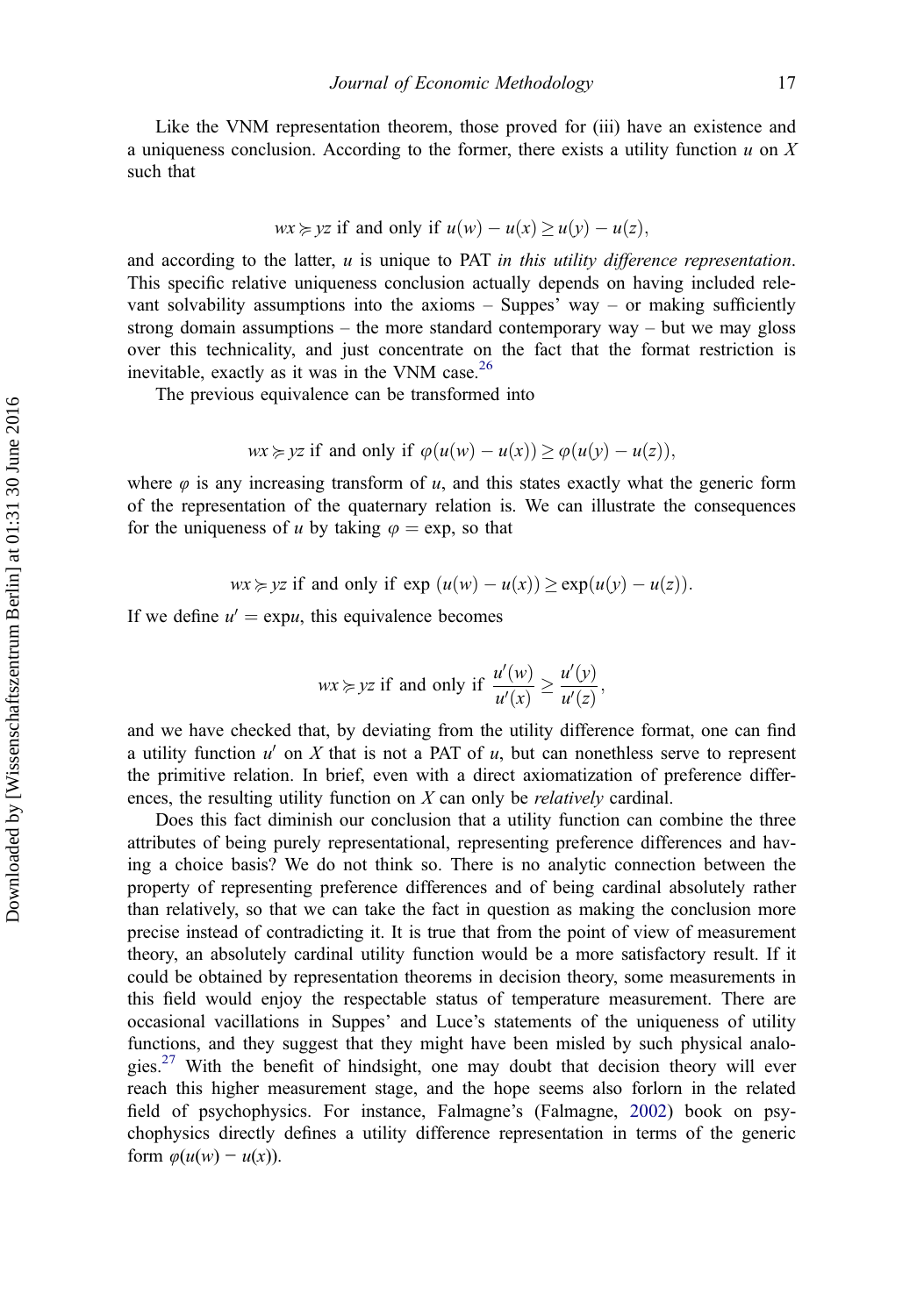### <span id="page-18-0"></span>5. Conclusion

On the occasion of an homage to Patrick Suppes, we have revisited some classic controversies of theoretical economics on ordinal and cardinal utility functions. No doubt a full investigation of this contrast should involve one in considering not only Suppes and his group of collaborators, but also Allais [\(1994](#page-19-0)) and Harsanyi ([1955](#page-20-0)), who developed different brands of ideas about cardinal utility, and writers in the classical and early neoclassical tradition, who did not think of utility functions as being obtained by representation theorems. Despite these lacunas, we hope to have brought some conceptual clarity to a still poorly understood debate. By identifying three distinctive claims in ordinalism, which is not usually done, we have been able to contrast Suppes' choicebased cardinalism from Lange's introspection-based form of this doctrine, and by carefully attending to the theoretical and empirical differences between the choice contexts in which Suppes' cardinalism could possibly be implemented, we have finally been able to retain one of his suggestions.

#### Acknowledgements

The authors are grateful to the editors of the *Journal of Economic Methodology* for inviting this paper, and the second author thanks them for allowing him to pay a personal tribute to Patrick Suppes' leadership and inspiration. The paper was completed when this author was visiting Wissenschaftskolleg zu Berlin. The authors have greatly benefited from a continuous dialogue with Ivan Moscati, as well from Mikaël Cozic's insightful comments.

#### **Notes**

- 1. To our knowledge, the present paper and Moscati's [\(2016b\)](#page-21-0) are the first to discuss Suppes' utility theory in any detail. Previous homages have emphasized his measurement theory and probability theory, and thus touched on our topic only indirectly (Luce, [1979;](#page-20-0) Rosenkrantz, [1979](#page-21-0)).
- 2. Mongin [\(2003](#page-20-0)) has questioned this identification of the axiomatic method with representation theorems. We will however take it for granted here.
- 3. See Moscati's ([2013a, 2013b, 2016a\)](#page-20-0) thorough account of how the cardinal versus ordinal distinction stabilized in economics and decision theory.
- The Foundations uses 'ordinal utility' and 'ordinal preference' interchangeably, and the index of the book refers to both expressions in a single entry (labelled after the latter).
- 5. On a different score, we do not need to extend our notion of 'ordinalism' to the collective form prevailing in social choice theory and social ethics. The word has been used there quite extensively, still assuming (2) without saying, to deny that interpersonal comparisons of utility are possible (see, e.g. Arrow, [1973,](#page-19-0) p. 253).
- 6. On the distinction between a formalization and an axiomatization, see Mongin [\(2003](#page-20-0)). Chipman ([1971](#page-20-0), pp. 327–329) confirms Alt's precedence in axiomatizing cardinal utility (without the word 'cardinal') for the first time. Moscati [\(2013a\)](#page-20-0) examines how ideas of comparing 'transitions' spread out among economists.
- 7. A positive affine transformation is of the form  $f(x) = ax + b$ , with  $a > 0$ .
- Whether or not this position conflicts with behaviourism becomes a terminological issue. In his self-retrospective, Suppes claims to adhere to a form of 'methodological behaviorism (…) wholly compatible with mentalistic concepts' (Suppes, [1979,](#page-21-0) p. 34).
- 9. This quote is from Davidson and Suppes [\(1956,](#page-20-0) p. 159). A similar passage can be found in Suppes and Winet [\(1955](#page-21-0), p. 259).
- 10. See also Bradley's [\(2004](#page-20-0)) reconstruction of Ramsey in fully contemporary style.
- 11. By a curious contrast, Suppes ([1956\)](#page-21-0) defines the quaternary relation  $\succcurlyeq$  on a set even larger than Ramsey's, i.e. the set of *probability mixtures* of prospects. As Suppes is well aware of, this contravenes to his principle of taking small domains for  $\succcurlyeq$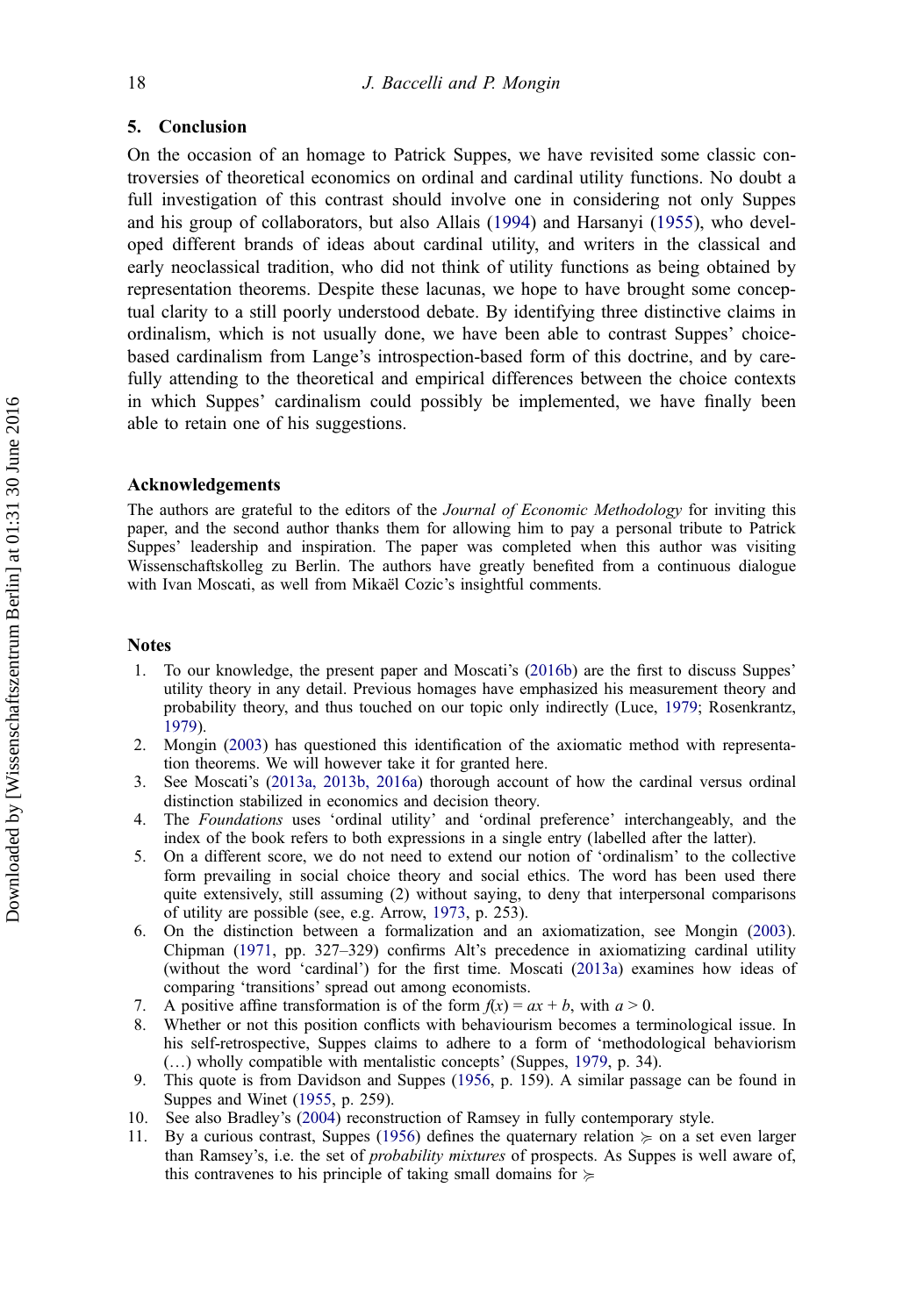- <span id="page-19-0"></span>12. The utility of gambling (which Suppes understands somewhat differently from VNM) is the topic of Royden, Suppes and Walsh [\(1959](#page-21-0)).
- 13. One problem was that the experimental model allowed for an 'error' in the subject's responses, and this turned out also to permit violations of the SEU axioms. Suppes and Walsh [\(1959](#page-21-0)) tried to circumvent the problem, but their results were not clear-cut either.
- 14. For surveys that emphasize this duality, see de Palma and Thisse [\(1987](#page-20-0)) and Fishburn [\(1998](#page-20-0)).
- 15. Rosenkrantz [\(1979,](#page-21-0) p. 117) interestingly connects this variant with the idea of 'dollar vote' in social choice theory.
- 16. Fishburn ([1970,](#page-20-0) Chapter 6) restates the problem in this more sophisticated way.
- 17. This objection appears in Fishburn ([1970,](#page-20-0) Chapter 6).
- 18. We conclude this from the expression 'due account being taken of the algebraic sign of the difference' (Suppes & Winet, [1955,](#page-21-0) p. 260). This expression recurs in Luce and Suppes [\(1965](#page-20-0), p. 274).
- 19. See Luce and Suppes' ([1965,](#page-20-0) p. 334) convoluted comment on two forms of 'strength of preference' in context (ii). This is part of a passage where they present a counterexample by Savage, which we are going to discuss.
- 20. When commenting on Lange, Alt (1936, in 1971, p. 425) and Zeuthen ([1937,](#page-21-0) p. 237) had passingly contemplated the possibility of collecting choice evidence on preference differences.
- 21. Allen (1956, pp. 674–675) makes the same point using numerical examples.
- 22. See Bouyssou and Vansnick's ([1990\)](#page-20-0) clear summary.
- 23. Savage takes x to be a pony, y to be an ordinary bicycle and z to be a sophisticated bicycle. The subject, a boy, cannot make his mind between x and  $y$ , or between x and z, but does not hesitate anymore when comparing  $z$  and  $y$ .
- 24. We have followed Luce's and Suppes' usual view of choice probabilities. In the alternative conception, randomness takes place prior to the choice level, and is often understood as having to do with what ordering the subject will implement in his choices. It is no more plausible in this conception that utility differences capture preference differences.
- 25. From (A), if  $wx \geq y$ , then  $yy \geq xw$ , whence  $wx \geq xw$  by transitivity.
- 26. See Basu (1982) for the standard contemporary way of reaching the relative uniqueness restriction. Note that a domain restriction is also embodied in VNM theory, as it postulates a set of lotteries, which are highly structured objects.
- 27. A somewhat gross example appears in the following passage: 'the various systems developed to represent the expected utility hypothesis end up with the result that utility is mea-sured on an interval scale' (Luce & Suppes, [1965](#page-20-0), p. 284). A utility function defined on an interval scale is absolutely cardinal. This is however a rare example; compare with the entirely correct formulation in Davidson and Suppes [\(1956](#page-20-0)).

#### References

- Allais, M. ([1994\)](#page-18-0). Cardinal utility. In M. Allais & O. Hagen (Eds.), Cardinalism: A fundamental approach (Chapter 2, pp. 31–64). New York, NY: Springer.
- Allen, R. G. D. ([1935](#page-5-0)). A note on the determinateness of the utility function. The Review of Economic Studies, 2, 155–158.
- Allen, R. G. D. [\(1956](#page-5-0)). Mathematical economics. London: MacMillan.
- Alt, F. ([1936\)](#page-4-0). Über die Messbarkeit des Nutzens. Zeitschrift für Nationalökonomie, 7, 161–169. Translated as "On the Measurability of Utility," in Chipman, Hurwicz, Richter, and Sonnenschein (1971), 2, ch. 20, 414–431.
- Arrow, K. J. [\(1973](#page-18-0)). Some ordinalist-utilitarian notes on Rawls's theory of justice. The Journal of Philosophy, 70, 245–263.
- Basu, K. (1982). Determinateness of the utility function: Revisiting a controversy of the thirties. The Review of Economic Studies, 49, 307–311.
- Baumol, W. J. ([1958\)](#page-5-0). The cardinal utility which is ordinal. *The Economic Journal*, 68, 665–672. Block, H. D., & Marschak, J. [\(1960\)](#page-10-0). Random orderings and stochastic theories of responses. In
- I. Olkin, S. Ghurye, W. Hoffding, W. Madow, & H. Mann (Eds.), Contributions to probability and statistics. Essays in honor of harold hotelling (pp. 97–132). Stanford: Stanford University Press.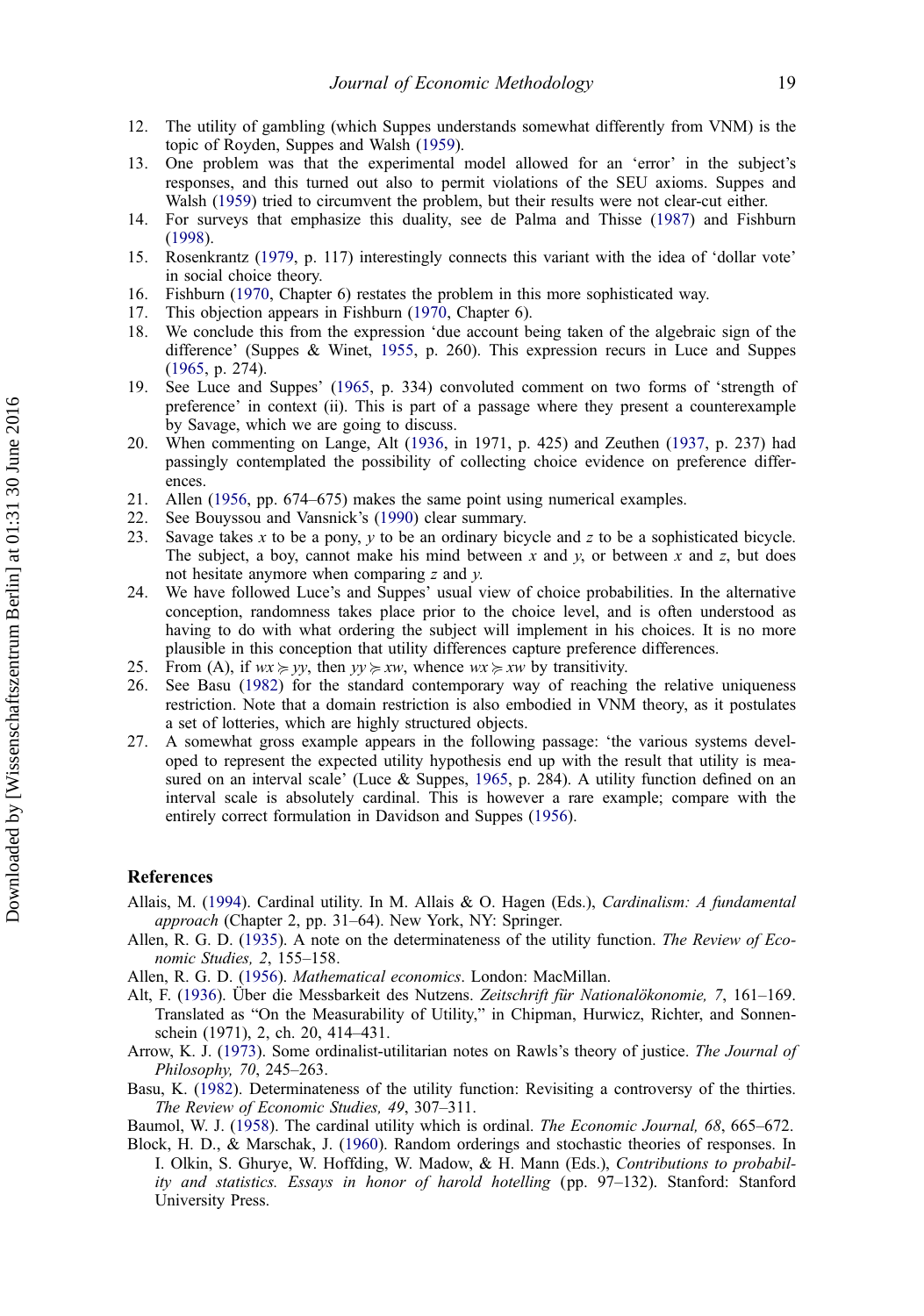- <span id="page-20-0"></span>Bouyssou, D., & Vansnick, J. C. ([1990\)](#page-19-0). "Utilité cardinale" dans le certain et choix dans le risque ["Cardinal utility" and risky choice]. Revue économique, 41, 979-1000.
- Bradley, R. ([2004\)](#page-18-0). Ramsey's representation theorem. Dialectica, 58, 483–497.
- Bruni, L., & Guala, F. [\(2001](#page-4-0)). Vilfredo pareto and the epistemological foundations of choice theory. History of Political Economy, 33, 21–49.
- Chipman, J. S. [\(1971](#page-18-0)). Introduction to Part II. In Chipman, J. S., Hurwicz, L., Richter, M. K., & Sonnenschein, H. F. (Eds.), Preferences, utility, and demand (Vol. 2, pp. 321–331). New York, NY: Harcourt Brace Jovanovich Inc.
- Davidson, D., & Marschak, J. [\(1959](#page-10-0)). Experimental tests of a stochastic decision theory. In C. Churchman, & P. Ratoosh (Eds.), Measurement: Definitions and theories (pp. 233–269). New York, NY: Wiley.
- Davidson, D., McKinsey, J., & Suppes, P. ([1955](#page-11-0)). Outlines of a formal theory of value, I. *Philos*ophy of Science, 22, 140–160.
- Davidson, D., & Suppes, P. ([1956\)](#page-9-0). A finitistic axiomatization of subjective probability and utility. Econometrica, 24, 264–275.
- Davidson, D., Suppes, P., & Siegel, S. ([1957\)](#page-10-0). Some experiments and related theory on the measurement of utility and subjective probability. Stanford: Stanford University Press.
- de Palma, A., & Thisse, J.-F. [\(1987](#page-19-0)). Les modèles de choix discrets [Discrete choice models]. Annales d'économie et de statistique, 14, 151–190.
- Falmagne, J. C. [\(2002\)](#page-17-0). Elements of psychophysical theory. Oxford: Oxford University Press.
- Fishburn, P. C. [\(1970](#page-19-0)). Utility theory for decision making. New York, NY: Wiley.
- Fishburn, P. C. ([1989\)](#page-5-0). Retrospective on the utility theory of von Neumann and Morgenstern. Journal of Risk and Uncertainty, 2, 127–157.
- Fishburn, P. C. ([1998\)](#page-19-0). Stochastic utility. In S. Barberà, P. Hammond, & C. Seidl (Eds.), Handbook of utility theory (Vol. 1, Chapter 7, pp. 273–320). Dordrecht: Kluwer Academic Press.
- Frisch, R. ([1926\)](#page-5-0). Sur un problème d'économie pure. Norsk Mathema-tish Forenings Skrifter, 1 (16), 1–40. Translated as "On a Problem in Pure Economics", in Chipman, Hurwicz, Richter, and Sonnenschein, 2, ch. 19, 386–423.
- Frisch, R. [\(1932](#page-5-0)). New methods of measuring marginal utility. Tübingen: Mohr.
- Harsanyi, J. C. ([1955\)](#page-18-0). Cardinal welfare, individualistic ethics, and interpersonal comparisons of utility. Journal of Political Economy, 63, 309–321.
- Hicks, J. R. ([1939\)](#page-2-0). Value and capital. Oxford: Clarendon Press.
- Hicks, J. R., & Allen, R. G. D. [\(1934](#page-2-0)). A reconsideration of the theory of value. Part I. Economica, 1, 52–76.
- Köbberling, V. ([2006\)](#page-11-0). Strength of preference and cardinal utility. Economic Theory, 27, 375–391.
- Krantz, D. H., Luce, R. D., Suppes, P., & Tversky, A. [\(1971](#page-11-0)). Foundations of measurement (Vol. I). New York, NY: Academic Press.
- Lange, O. [\(1934](#page-4-0)). The determinateness of the utility function. The Review of Economic Studies, 1, 218–225.
- Luce, R. D. ([1979\)](#page-10-0). Suppes' contributions to the theory of measurement. In Bogdan, R. J. (Ed.), Patrick Suppes (pp. 93–110). Dordrecht: Reidel.
- Luce, R. D., & Raiffa, H. [\(1957](#page-6-0)). Games and decisions: Introduction and critical survey. New York, NY: Wiley.
- Luce, R. D., & Suppes, P. [\(1965\)](#page-7-0). Preference, utility, and subjective probability. In R. Luce, R. Bush, & E. Galanter (Eds.), Handbook of mathematical psychology (Vol. III, pp. 229–441). New York, NY: Wiley.
- Mas-Colell, A., Whinston, M. D., & Green, J. R. ([1995\)](#page-1-0). Microeconomic theory. Oxford: Oxford University Press.
- Mongin, P. ([2003\)](#page-18-0). L'axiomatisation et les théories économiques [The axiomatic method and economic theories]. Revue économique, 54, 99–138.
- Mongin, P., & d'Aspremont, C. [\(1998](#page-4-0)). Utility theory and ethics. In S. Barberà, P. Hammond, & C. Seidl (Eds.), Handbook of utility theory (Vol. 1, Chapter 10, pp. 371–481). Dordrecht: Kluwer Academic Press.
- Montesano, A., Zanni, A., Bruni, L., Chipman, J. S., & Mclure, M. (2014). Manual of political economy. Oxford: Oxford University Press.
- Moscati, I. ([2013a](#page-5-0)). How cardinal utility entered economic analysis: 1909–1944. The European Journal of the History of Economic Thought, 20, 906–939.